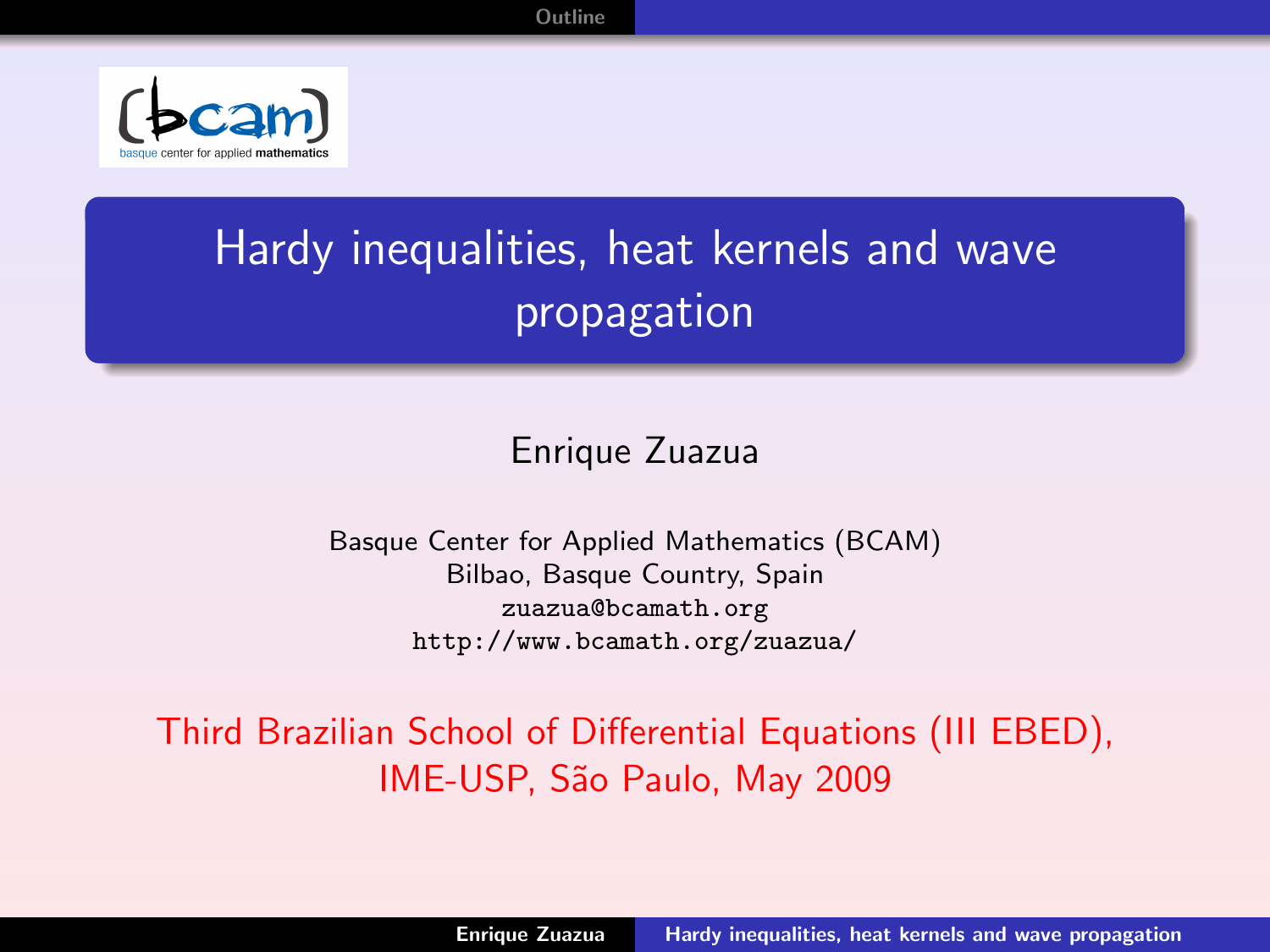[Outline](#page-2-0)

# **Outline**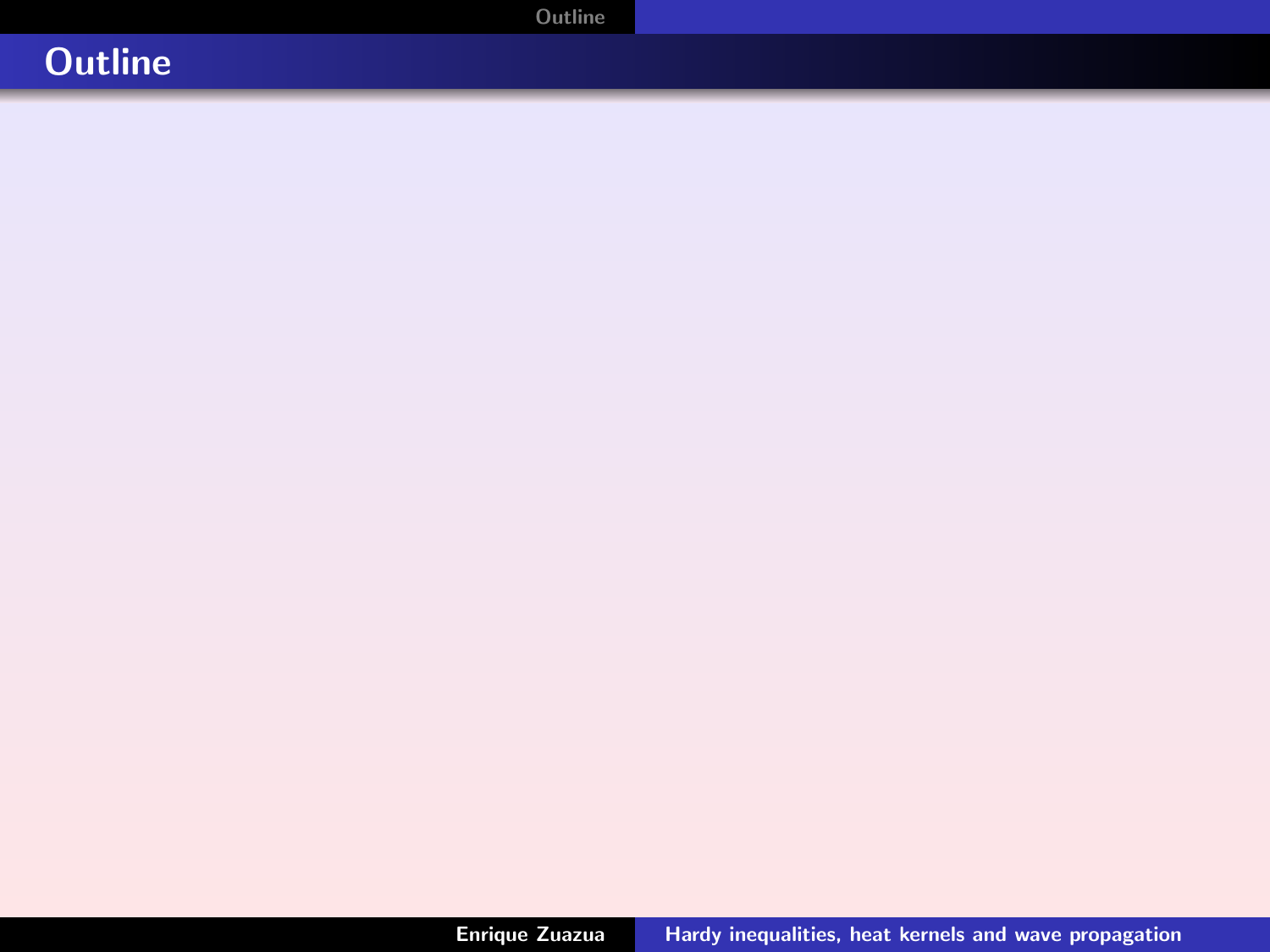# **Outline**

- [Introduction and motivation](#page-3-0)
- [The Hardy inequality](#page-11-0)
- [The Dirichlet problem for the parabolic operator](#page-15-0)
- [The Cauchy problem](#page-16-0)
- [Control of heat processes](#page-18-0)
- [Waves](#page-28-0)
- [Boundary singularities](#page-31-0)
- [Twisted domains](#page-32-0)
- <span id="page-2-0"></span>[Concluding remarks and open problems](#page-35-0)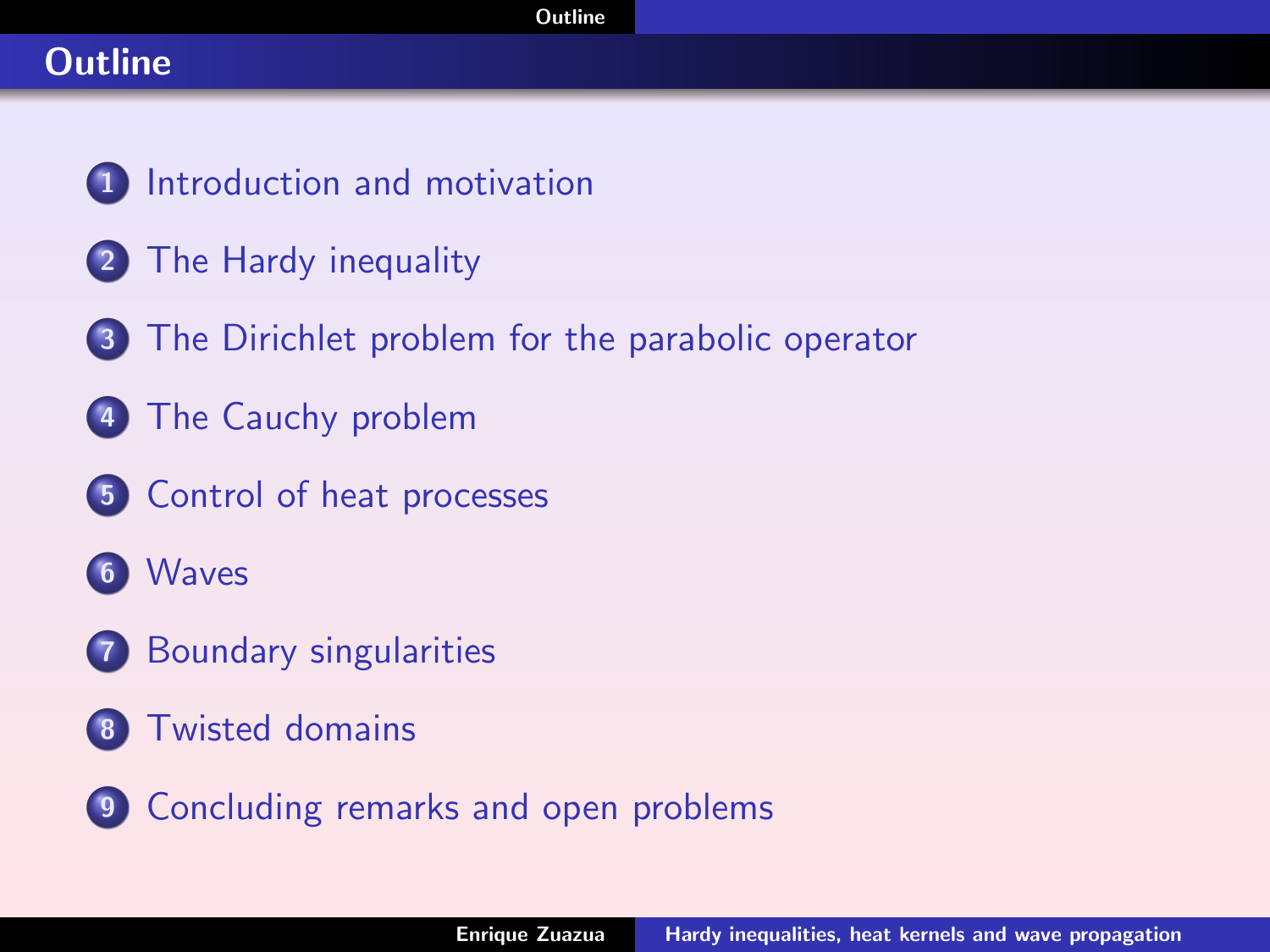# Motivation & Goal

# **a** Motivation:

PDE with singular potentials arising in combustion theory and quantum mechanics.

# Goal:

<span id="page-3-0"></span>Revise the existing theory of well-posedness, asymptotic behavior, control, etc. when replacing  $-\Delta$  by  $-\Delta - \frac{\lambda}{|\mathbf{x}|}$  $\frac{\lambda}{|x|^2}$  both in the elliptic and in the evolution context.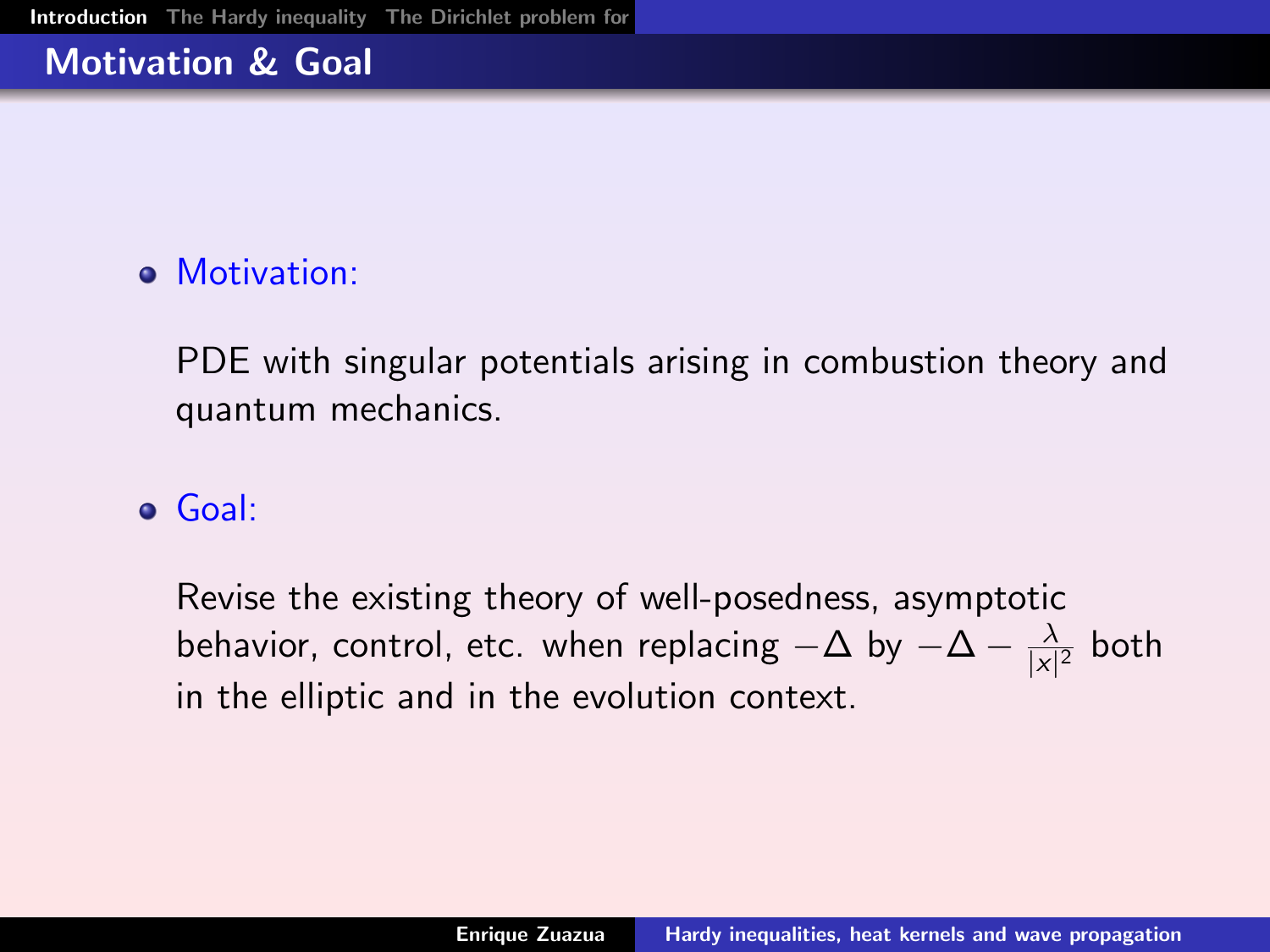#### Part of the literature on singular elliptic and parabolic problems:

- S. Chandrasekhar, An introduction to the study of stellar structure, New York, Dover, 1957.
- I. M. Gelfand, Some problems in the theory of quasilinear equations, Amer. Math. Soc. Transl., 29 (1963), 295-381.
- J. Serrin, Pathological solution of an elliptic differential equation, Ann. Scuola Norm. Sup. Pisa, 17 (1964), 385–387.
- D. S. Joseph & T. S. Lundgren, Quasilinear Dirichlet problems driven by positive sources, Arch. Rat. Mech. Anal., 49 (1973), 241-269.
- F. Mignot, F. Murat, J.-P. Puel, Variation d'un point de retournement par rapport au domaine, Comm. P. D. E. 4 (1979), 1263-1297.
- P. Baras, J. Goldstein, The heat equation with a singular potential, Trans. Amer. Math. Soc. 284 (1984), 121–139.
- T. Gallouet, F. Mignot & J. P. Puel, Quelques résultats sur le problème  $-\Delta u = \lambda e^u$ . C. R. Acad. Sci. Paris Sér. I, Math. 307 (7) (1988), 289-292.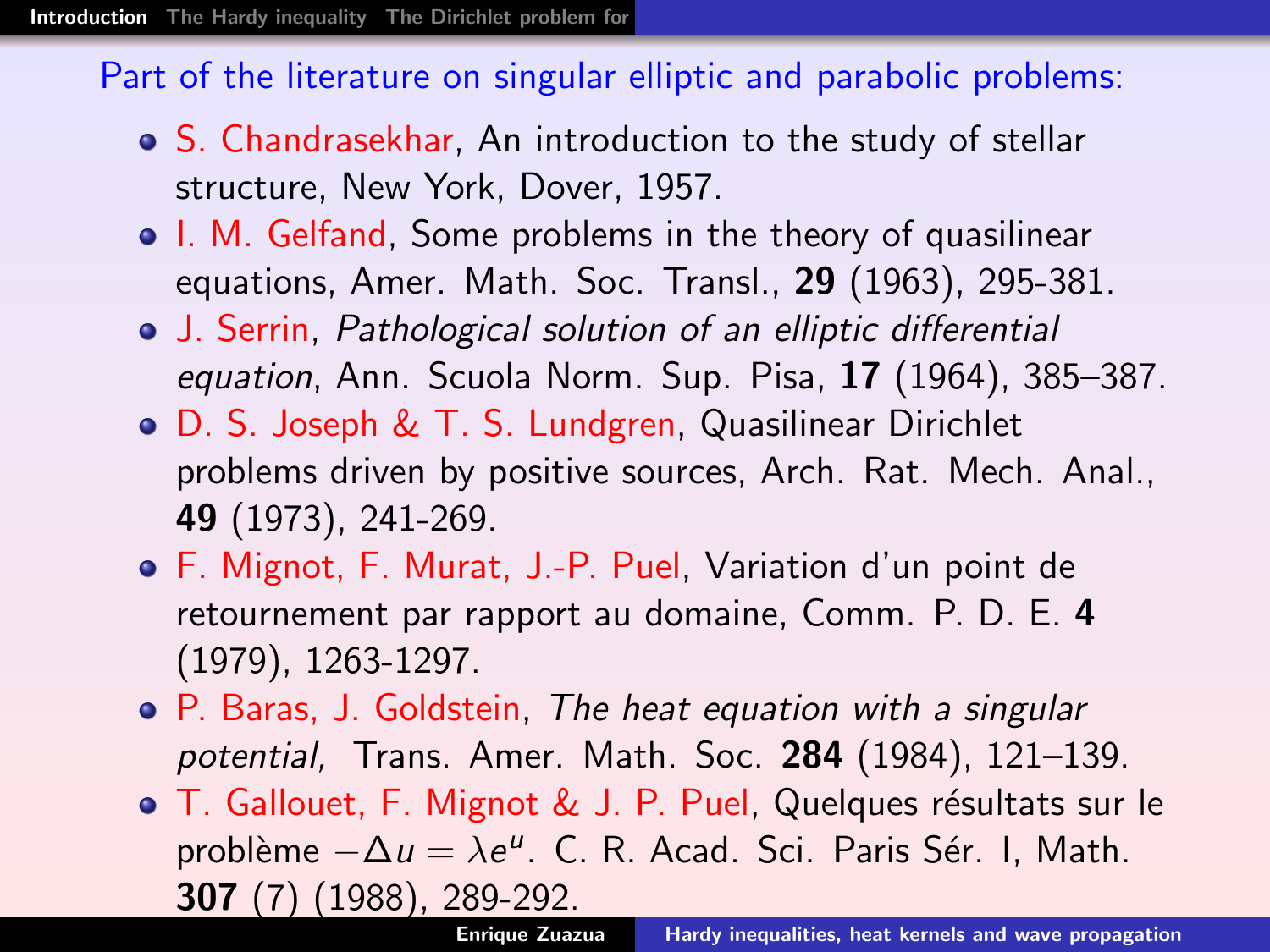# Examples:

Example 1:

$$
-\Delta u - \mu (1 + u)^p = 0,
$$
  
\n
$$
p > n/(n - 2), \ \mu = \frac{2}{p - 1}(n - \frac{2p}{p - 1}).
$$
  
\n
$$
u(x) = |x|^{-2/(p-1)} - 1
$$

After "linearization":

$$
-\Delta v - \frac{\lambda}{|x|^2}v = f.
$$

with

$$
\lambda = \frac{2p}{p-1}(n-\frac{2p}{p-1}).
$$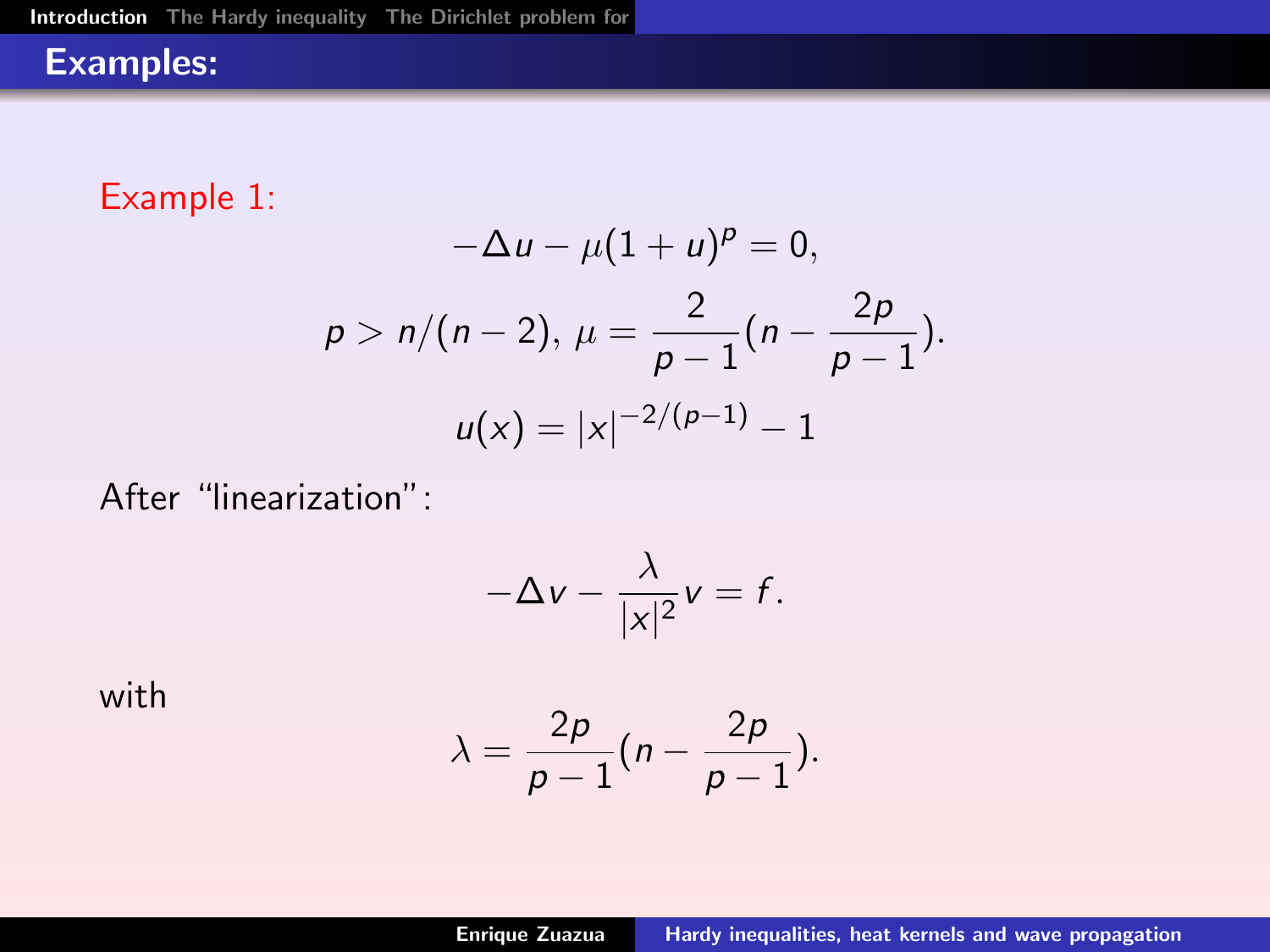#### Example 2:

$$
-\Delta u - \lambda e^{u} = 0, \ \lambda = 2(N - 2)
$$

$$
u(x) = -2\log(|x|).
$$

After "linearization":

$$
-\Delta v - \frac{\lambda}{|x|^2}v = f.
$$

Elliptic PDE's with exponential nonlinearities also appear in models for drift-diffusion (see Leitao's talk).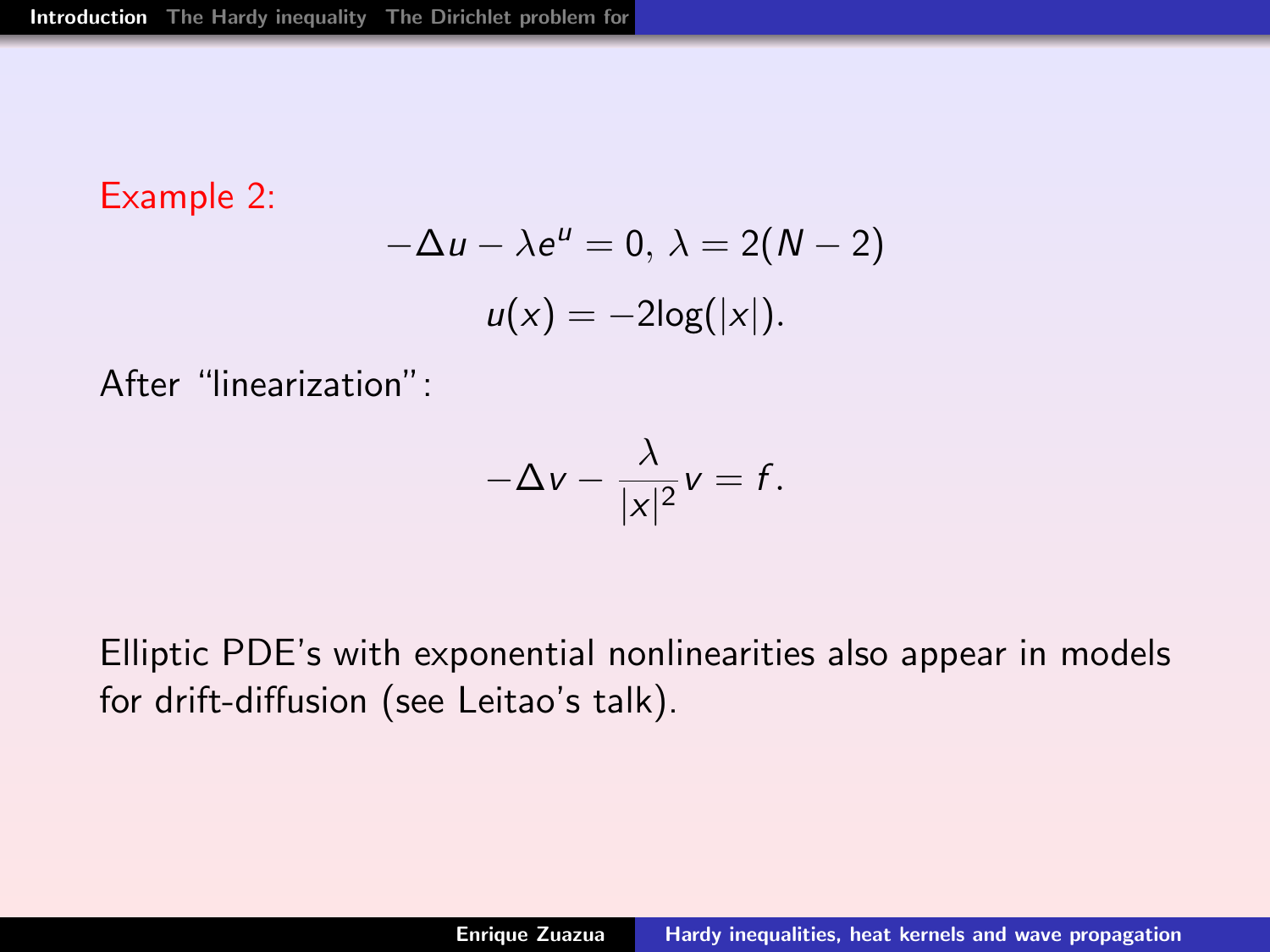#### Example 3:

$$
-\Delta u = |\nabla u|^q, u(x) = c_q(|x|^{-(2-q)/(q-1)} - 1)
$$

Linearization:

$$
-\Delta v = q |\nabla u|^{q-2} \nabla u \cdot \nabla v \sim -\Delta v = \mu \frac{1}{|x|^2} x \cdot \nabla v.
$$

This type of singular problem, with singularities in the first order term, can be treated similarly as the previous ones. This is seen easily when analyzing its coercivity since

$$
\int \frac{1}{|x|^2} x \cdot \nabla v \, v dx = \frac{1}{2} \int \frac{1}{|x|^2} x \cdot \nabla(v^2) dx = \frac{N-2}{2} \int \frac{v^2}{|x|^2} dx.
$$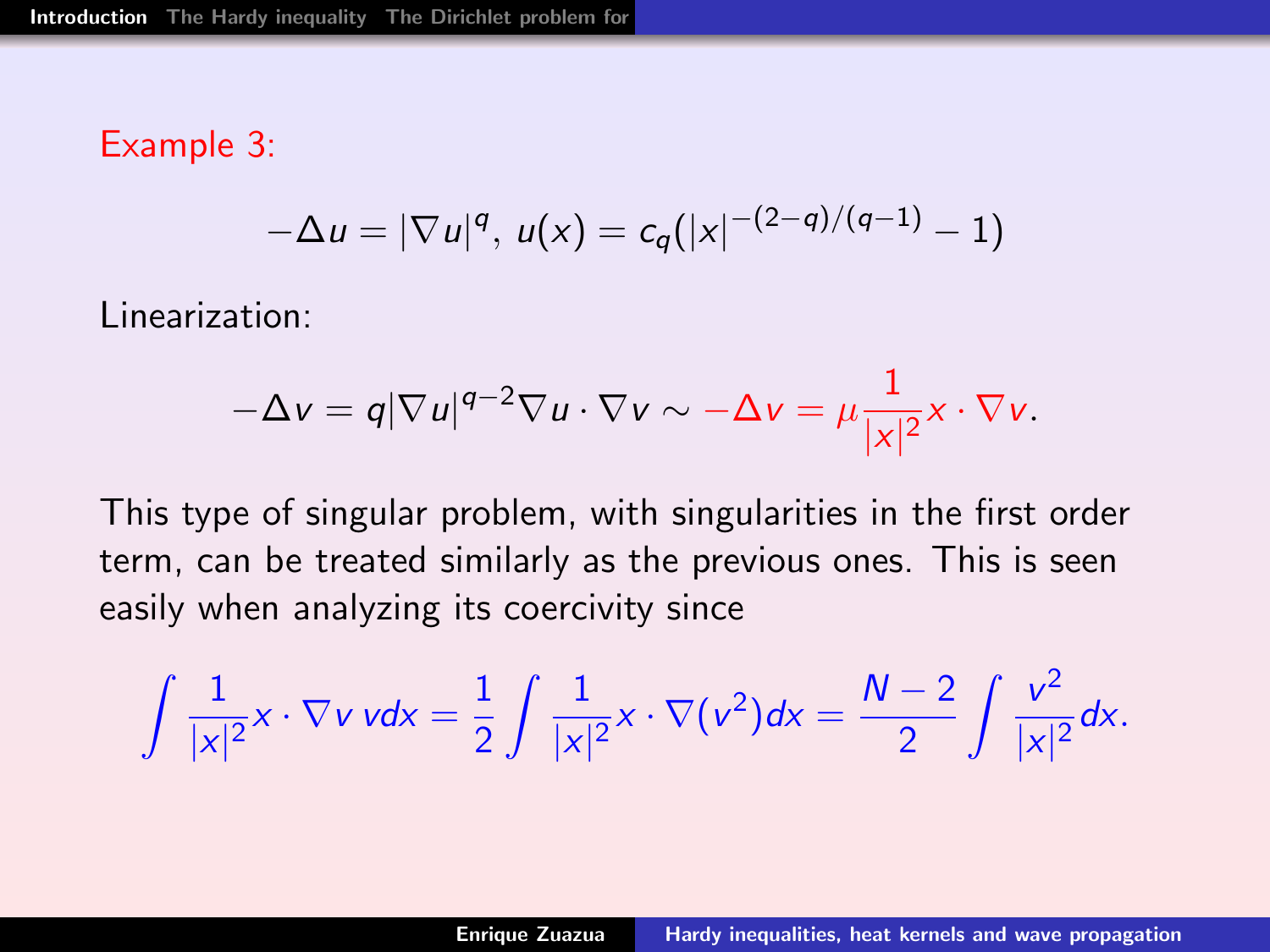#### Warning! Linearization is formal in these examples.

Solutions are too singular to allow performing a true linearization in the corresponding energy spaces.

On the other hand, the complex behavior of solutions with respect the parameter  $\lambda$  shows that Inverse Function Theorem fails to apply because of the lack of an appropriate functional setting.

This is an issue that needs and deserves further analysis and clarification.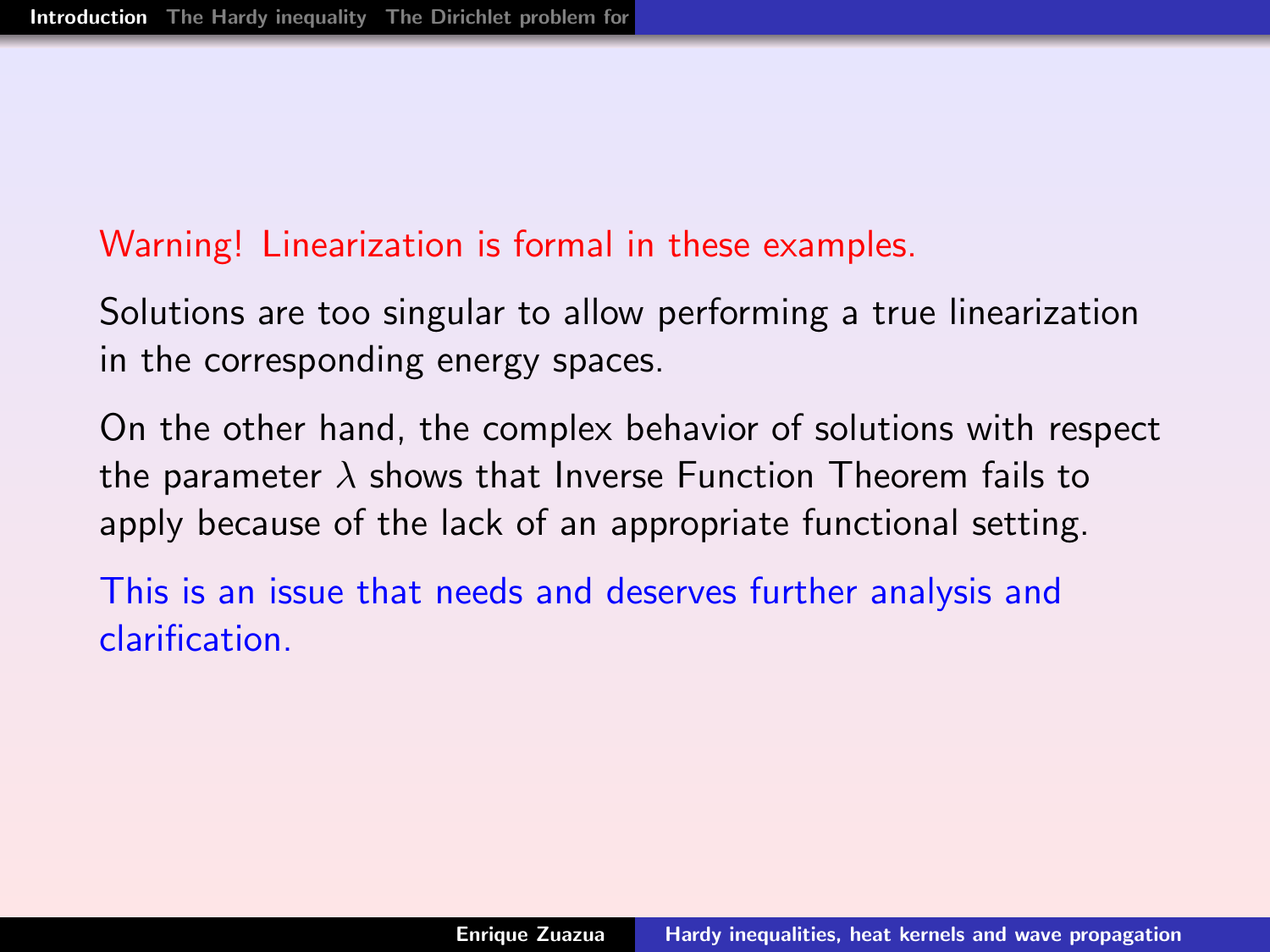

Fig. 1a. Bifurcation diagram for solutions of problem (11.3) with  $n = 3$ . This curve was computed by numerical integration of (II.3). It gives the values of  $\lambda = \lambda(A)$  for which solutions of (II.3) or the equivalent problem (1.2) arc possible. For a fixed A it is possible to have different solutions  $u(r, \lambda)$  having different values of  $u(0, \lambda) = A$ . When  $\lambda > \lambda_0 \approx 3.35$  there are no solutions. When  $\lambda = \lambda = 2$  there are infinitely many solutions having different values of A.

Fig. 1b. Bifurcation diagrams for the solutions of problem (II.3). This figure is constructed by numerical integration of (ii.3) for different values of n. When  $n=2$  and  $\lambda + \lambda_k$  there are either two solutions  $(i < \lambda_n)$  or no solutions  $1 > \lambda^n$ . When  $2 < n < 10$  there are infinitely many solutions for  $\lambda = \tilde{\lambda} - 2$ . When  $n \ge 10$  and  $\lambda < \lambda_k = \lambda$ , the solutions are unique.

#### D. Joseph et al., 1973.

 $245$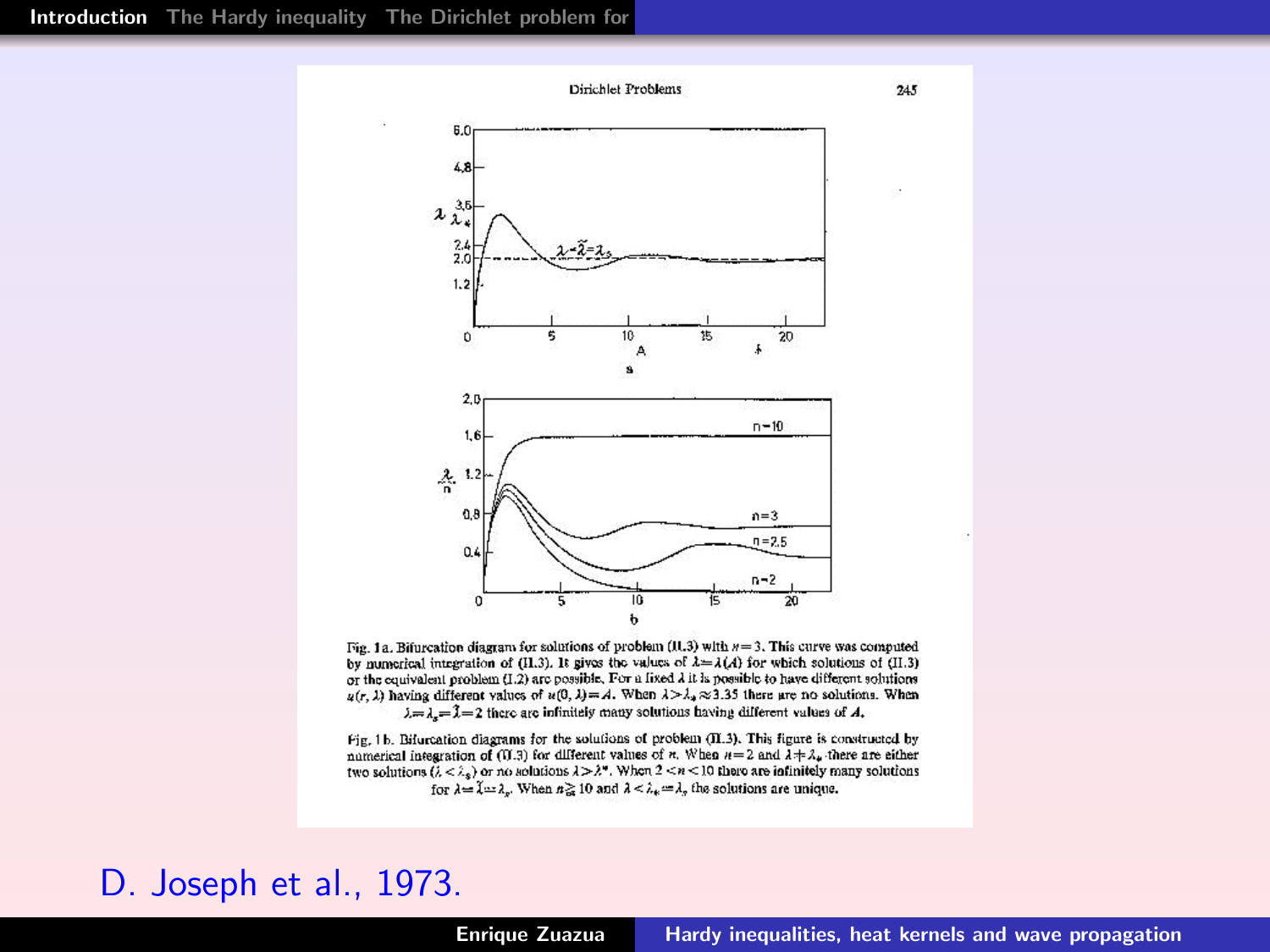# The Cauchy problem

$$
\begin{cases}\n u_t - \Delta u - \frac{\lambda}{|x|^2} u = 0 & \text{in} \quad Q \\
 u = 0 & \text{on} \quad \Sigma \\
 u(x, 0) = u^0(x) & \text{in} \quad \Omega.\n\end{cases}
$$

Baras-Goldstein (1984),  $N > 3$ :

- **•** Global existence for  $\lambda \leq \lambda_* = (N-2)^2/4$ ;
- Instantaneous blow-up if  $\lambda > \lambda_* = (N-2)^2/4$ .

Explanation: Hardy's inequality:

$$
\lambda_*\int_\Omega \frac{\varphi^2}{|x|^2}dx\leq \int_\Omega |\nabla \varphi|^2dx.
$$

Optimal not achieved constant:  $\varphi = |x|^{-(N-2)/2}$ .

Warning! In dimension  $N = 2$  this inequality fails.... $\lambda_* = 0$  (see Tintarev's talk).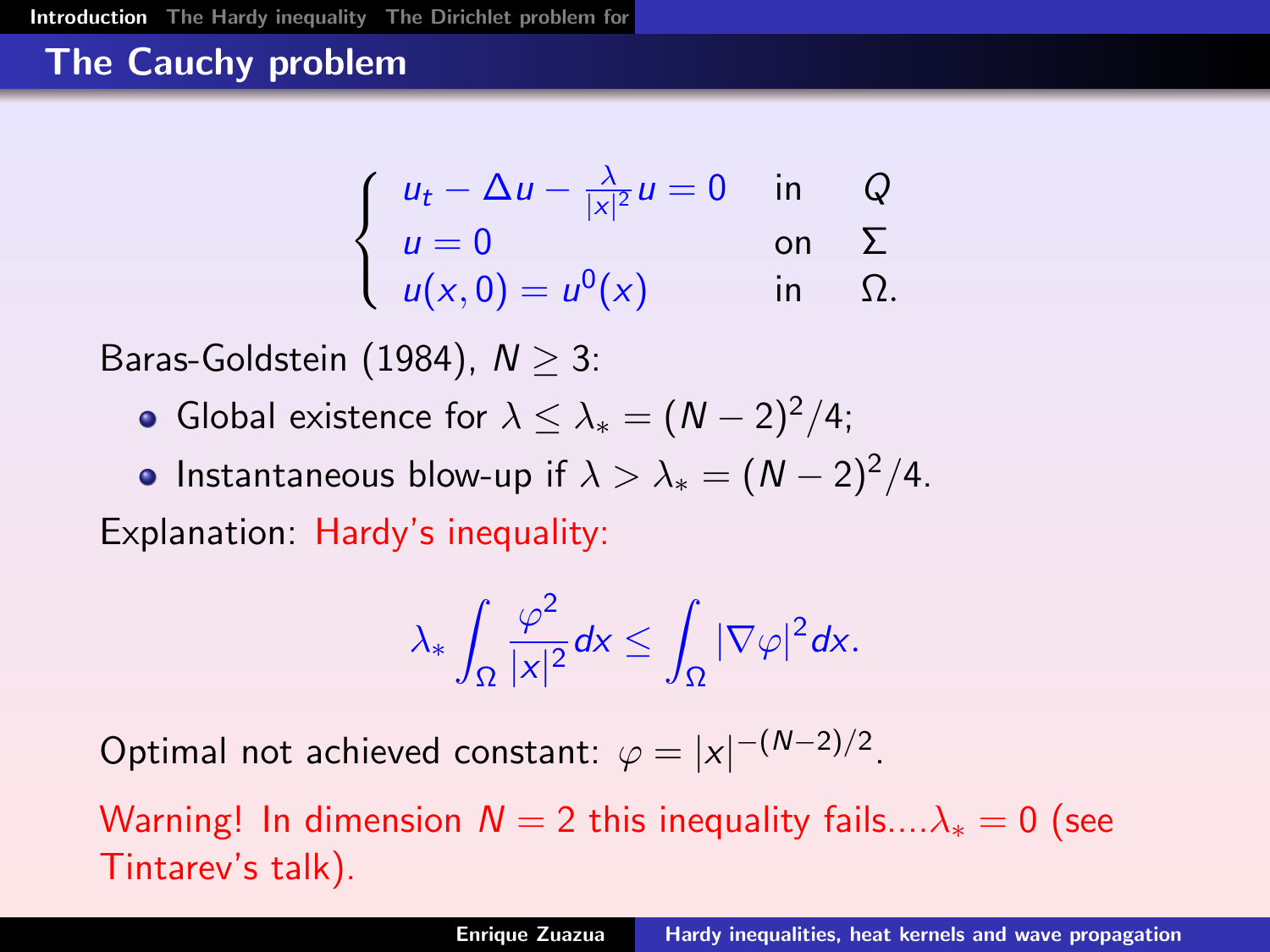# Preliminaries on Hardy inequalities:

The classical Hardy inequality ensures that

$$
\frac{(N-2)^2}{4}\int_{\mathbf{R}^N}\frac{\varphi^2}{|x|^2}dx\leq \int_{\mathbf{R}^N}|\nabla \varphi|^2dx.
$$

The proof is easy:

<span id="page-11-0"></span>
$$
\frac{\varphi(x)}{|x|} = -\int_1^\infty \frac{x}{|x|} \cdot \nabla \varphi(tx) dt.
$$

And apply the Minkowski inequality in  $L^2({\bf R}^N).$ 

- Of course, it also holds in  $H_0^1(\Omega)$  for any domain  $\Omega$ .
- It guarantees the coercivity of the operator  $-\Delta \lambda/|x|^2$  in  $H_0^1(\Omega)$ , for  $\lambda < \lambda_* = (N-2)^2/4$ .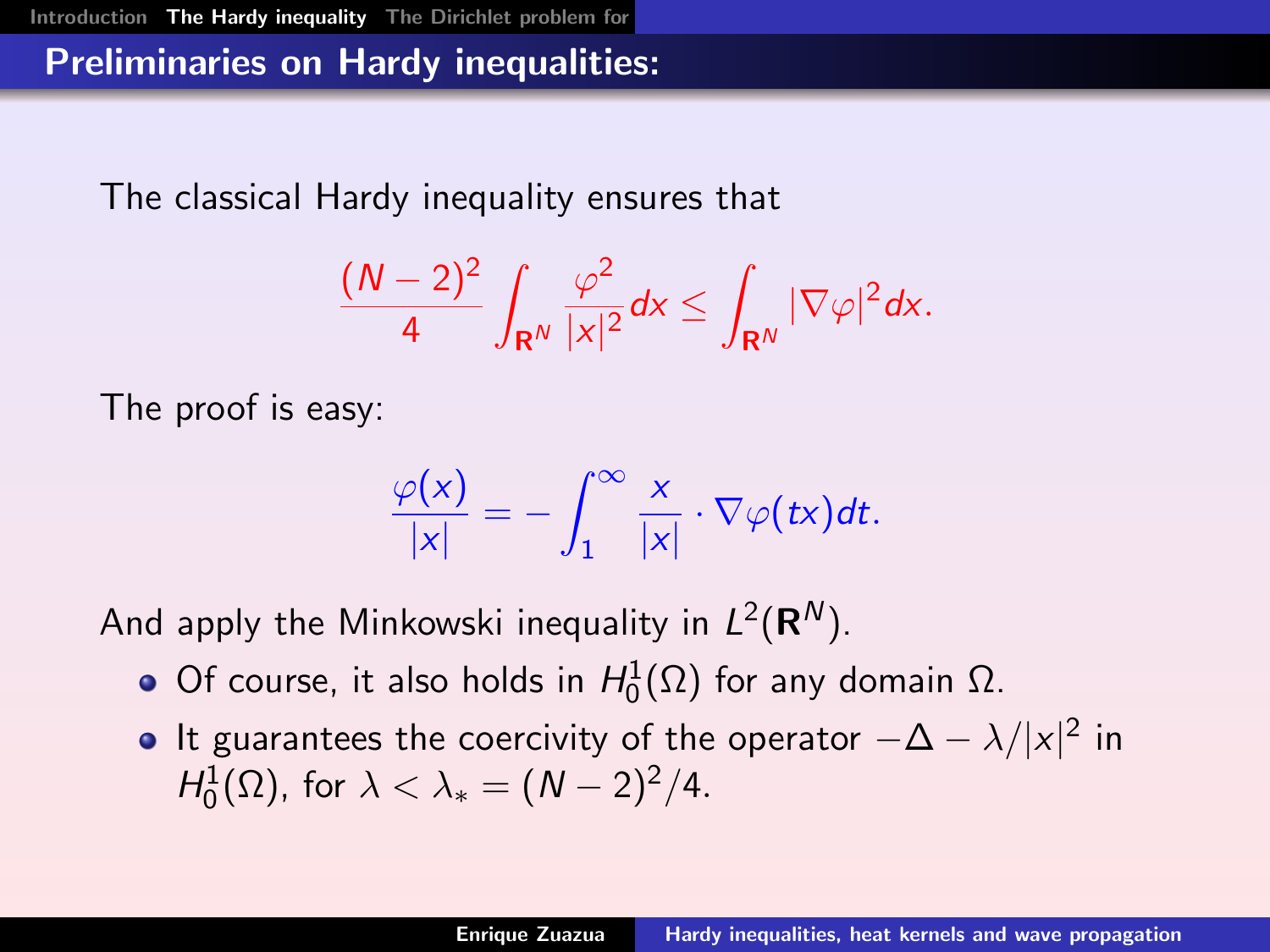### Hardy-Poincaré inequality

But this inequality fails to yield coercivity for the critical value  $\lambda_* = (N-2)^2/4.$ H. Brézis-J. L. Vázquez, 1997:

$$
\lambda_*\int_{\Omega}\frac{\varphi^2}{|x|^2}dx+C(\Omega)\int_{\Omega}\varphi^2dx\le\int_{\Omega}|\nabla\varphi|^2dx,\,\forall\varphi\in H^1_0(\Omega).
$$

Later improved  $^1: \ 0 < s < 1,$ 

$$
\lambda_* \int_{\Omega} \frac{\varphi^2}{|x|^2} d\text{x} + C(\Omega) ||\varphi||^2_{\mathfrak{s}} \leq \int_{\Omega} |\nabla \varphi|^2 d\text{x}, \, \forall \varphi \in H^1_0(\Omega).
$$

$$
-\Delta - \frac{\lambda_*}{|x|^2}I
$$
 is almost as coercive as  $-\Delta$ .

 $^1$ J. L. Vázquez & E. Z. The Hardy inequality and the asymptotic behavior of the heat equation with an inverse square potential. J. Funct. Anal., 173 (2000), 103–153.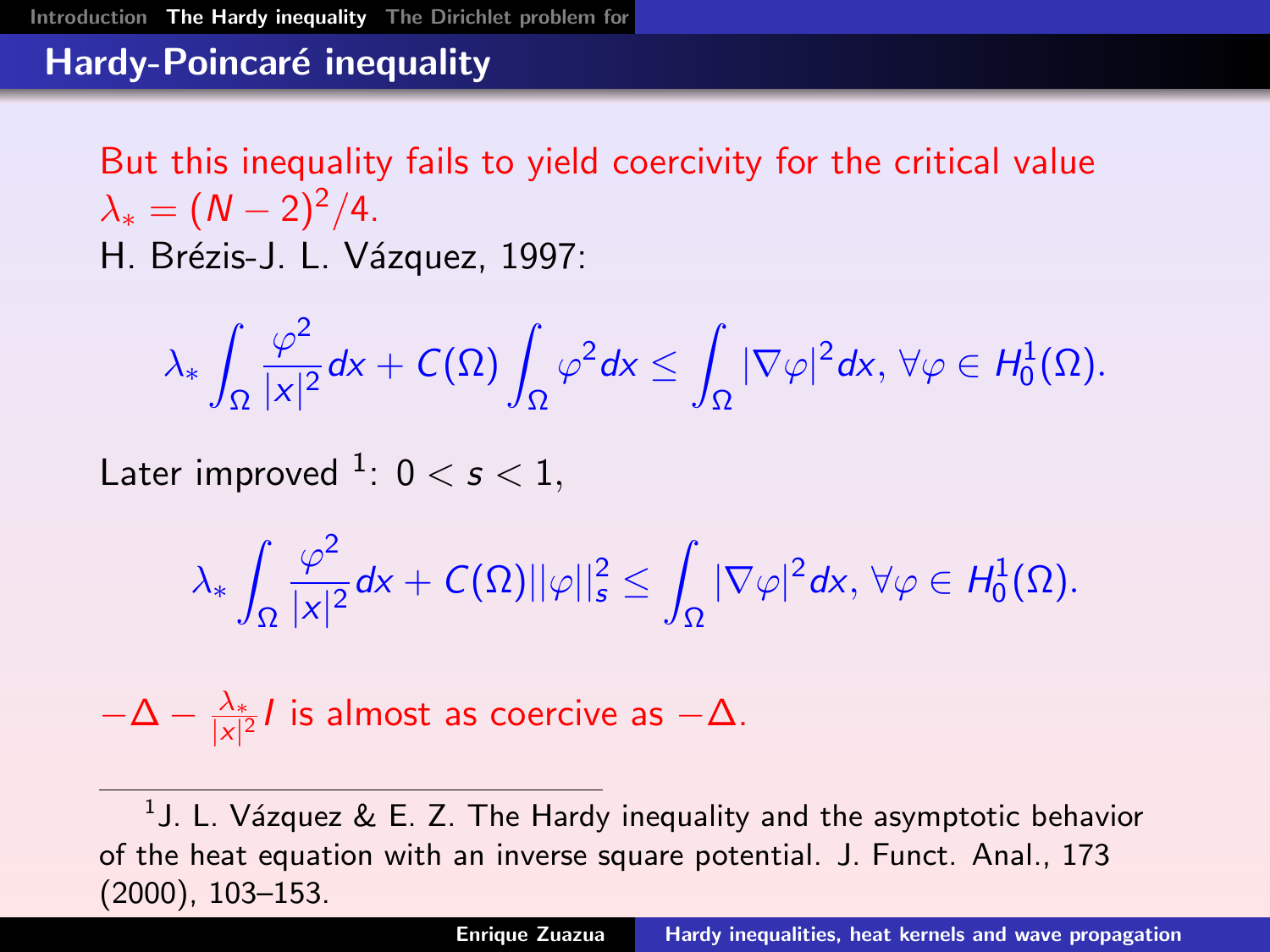For the critical value  $\lambda_*$ , the elliptic operator  $-\Delta - \frac{\lambda_*}{|X|^2}$  $\frac{\lambda_*}{|x|^2}$ / plays the role of  $-\Delta$  but in the slightly larger space  $\mathcal{H}(\Omega)$ , the closure of  $\mathcal{D}(\Omega)$  with respect to the norm

$$
||\varphi||_{\mathcal{H}} = \Big[\int_{\Omega} \Big[|\nabla \varphi|^2 - \lambda_* \int_{\Omega} \frac{\varphi^2}{|\mathsf{x}|^2}\Big] d\mathsf{x}\Big]^{1/2}.
$$

The elliptic and parabolic/hyperbolic theories are then the same by replacing  $H_0^1(\Omega)$  by  $\mathcal{H}(\Omega)$ .

But note that this only happens in the bounded domain case since the Poincaré remainder term can not catched up in the whole space  $\mathsf{R}^{\mathsf{N}}.$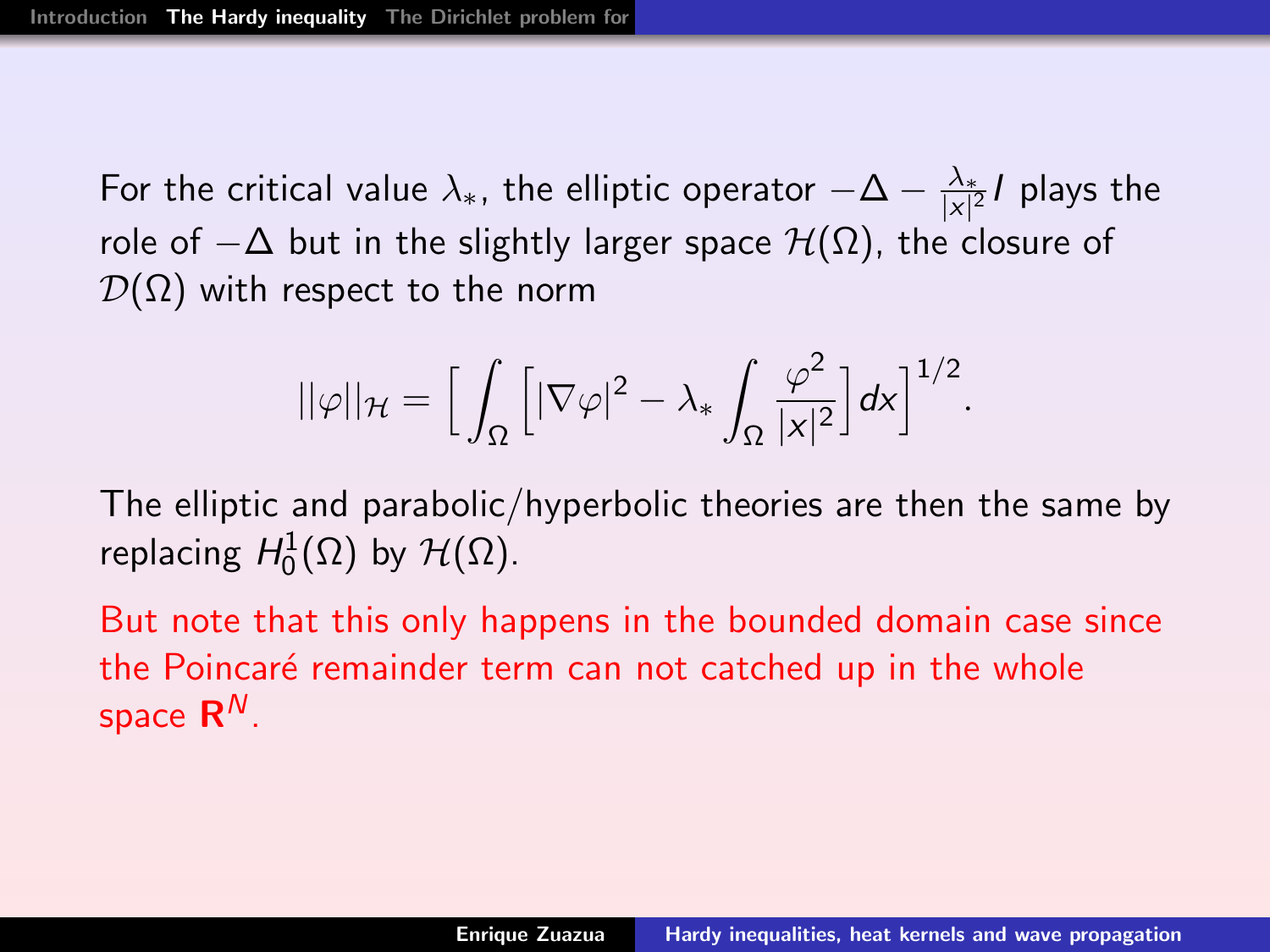### Idea of the proof:

$$
\Omega = B(0,1); \quad \varphi = \varphi(r) \rightarrow \psi(r) = r^{(N-2)/2} \varphi(r).
$$

$$
||\varphi||_{\mathcal{H}} = \left[\int_0^1 |\varphi'(r)|^2 r \, dr\right]^{1/2}.
$$

Over the space of radially symmetric functions

$$
-\Delta - \frac{\lambda_*}{|x|^2}I \quad \text{ in } \mathbf{R}^3 \sim -\Delta \text{ in } \mathbf{R}^2.
$$

This guarantees coercivity in  $H^s$ , for  $0 < s < 1$ .

When  $\lambda > \lambda_*$  this transformation yields

$$
-\psi'' - \frac{\psi'}{r} - c\frac{\psi}{r^2} = f,
$$

with  $c > 0$ . Consequently we have a non-admissible perturbation of the 2-d Laplacian. The equation does not make sense in the context of distributions....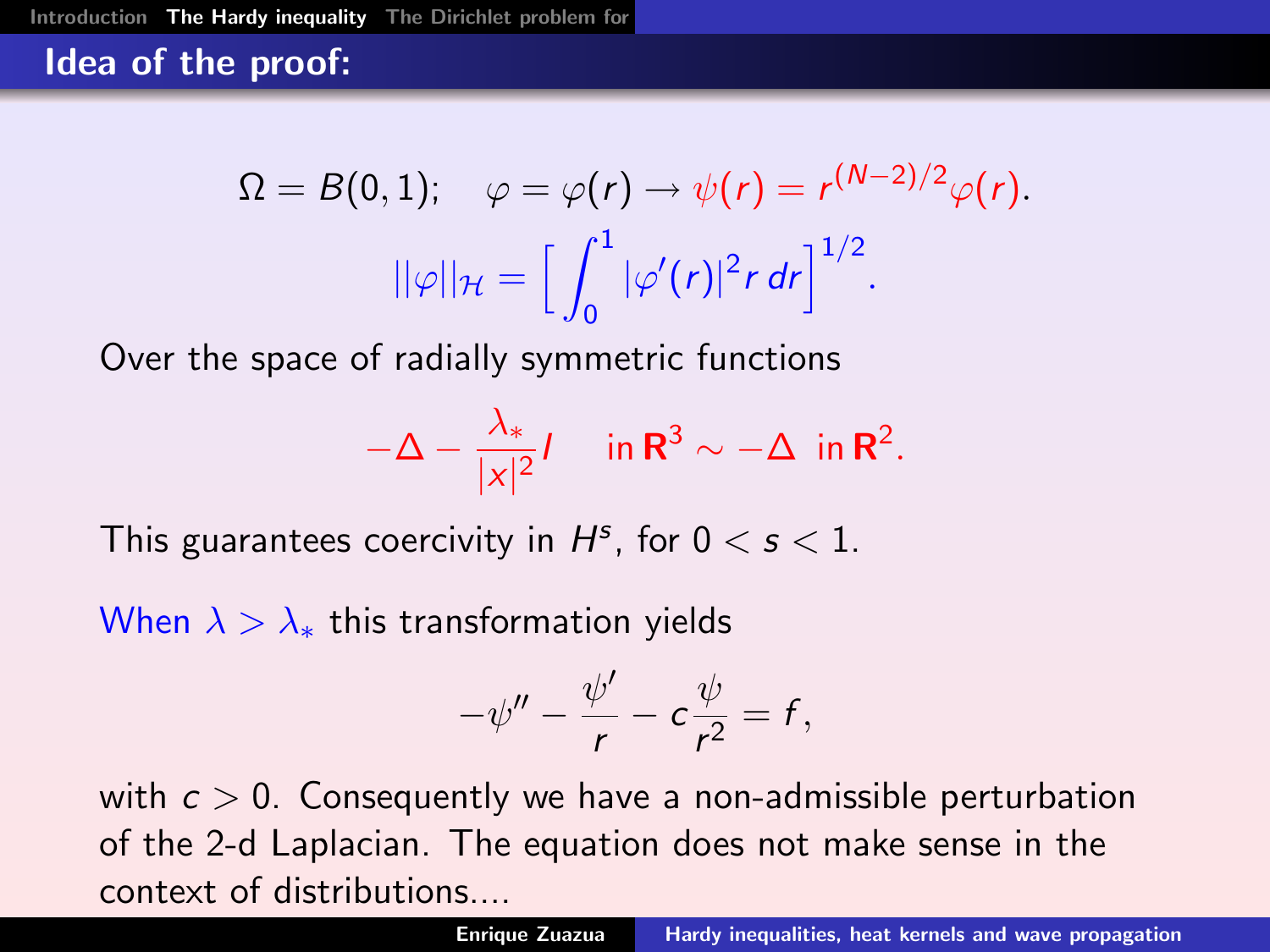### The Dirichlet problem for the parabolic operator: Three cases.

$$
\begin{cases}\n u_t - \Delta u - \frac{\lambda}{|x|^2} u = 0 & \text{in} \quad \Omega \times (0, \infty) \\
 u = 0 & \text{on} \quad \Gamma \times (0, \infty) \\
 u(x, 0) = u^0(x) \in L^2(\Omega) & \text{in} \quad \Omega.\n\end{cases}
$$

- $0 < \lambda < \lambda_*$ :  $u \in C([0,\infty)]$  ;  $L^2(\Omega)$ )  $\cap L^2(0,\infty;H^1_0(\Omega))$ .  $\lambda = \lambda_* \colon$  <code>u $\in$  C</code>  $\big( [0,\infty) ]$  ;  $\mathcal{L}^2(\Omega) \big)\cap \mathcal{L}^2(\Omega)$   $(0,\infty;\mathcal{H}(\Omega))$  .
- $\lambda > \lambda_{*}$ : Lack of well-posedness.

Furthermore, in the first two cases the  $L^2$ -norm of solutions decays exponentially.

Solutions have to be interpreted in the semigroup sense.

Uniqueness does not hold in the distributional one. For instance, for

<span id="page-15-0"></span>
$$
\lambda = \lambda_*, \ u(x) = |x|^{-(N-2)/2} \log(1/|x|),
$$

is a singular stationary solution. It is not the semigroup solution.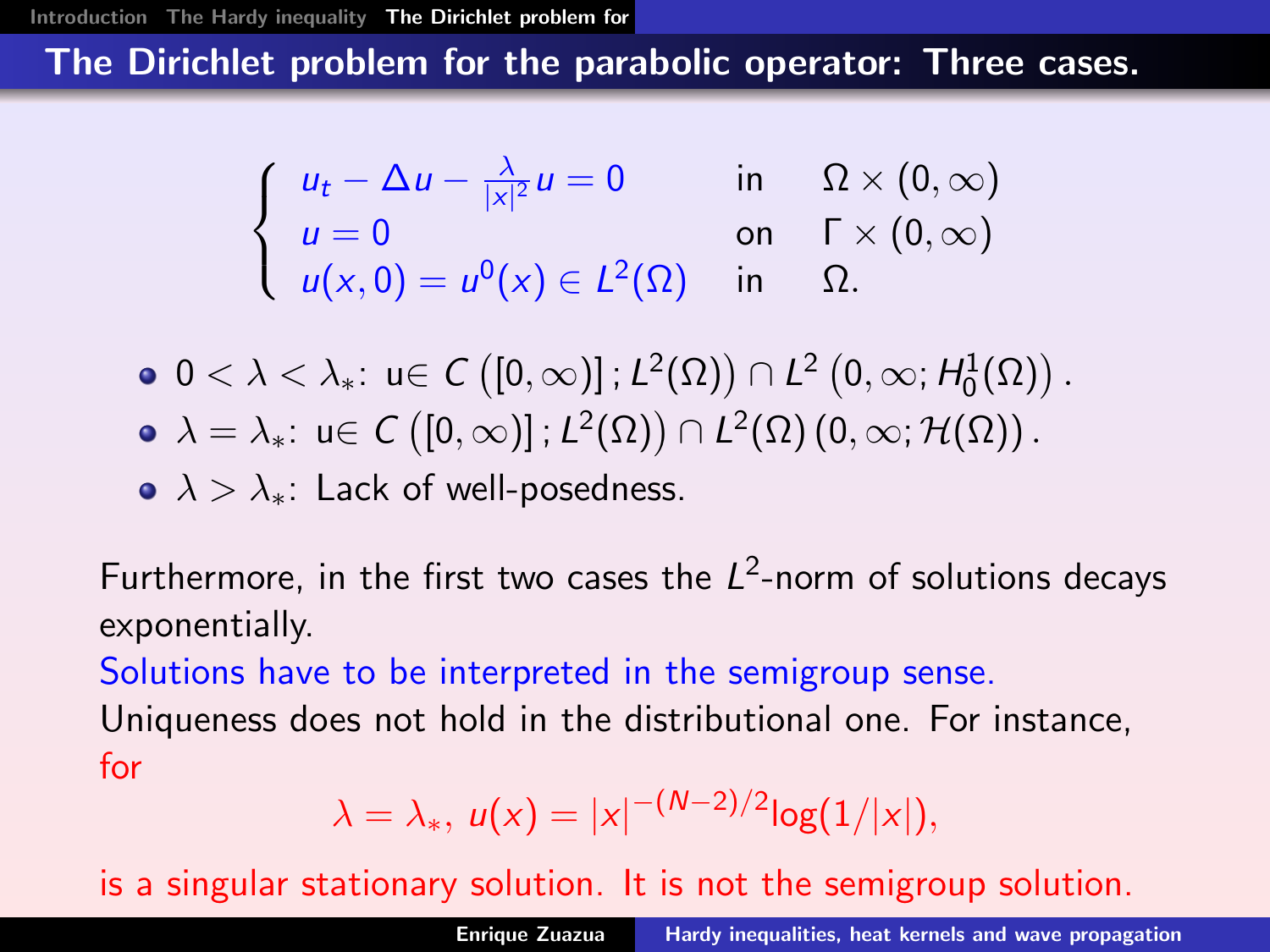# The Cauchy problem

Consider now the Cauchy problem in the whole space

$$
\begin{cases}\n u_t - \Delta u - \frac{\lambda}{|x|^2} u = 0 & \text{in} \quad \mathbf{R}^N \times (0, \infty) \\
 u(x, 0) = u^0(x) \in L^2(\mathbf{R}^N) & \text{in} \quad \Omega.\n\end{cases}
$$

When  $\lambda \leq \lambda_*$  the problem is well-posed because of the Hardy inequality. The equation generates a semigroup of contractions in  $L^2(\mathbf{R}^N)$ .

But is there any decay rate? The classical Hardy inequality does not answer to this question because of the lack of Hardy-Poincaré version.

To overcome this difficulty we perform the similarity transformation:

$$
w(y,s) = t^{N/4} u(t^{1/2}y,t); \quad s = \log(t+1).
$$

The equation then reads:

<span id="page-16-0"></span>
$$
w_s - \Delta_y w - \frac{1}{2}y \cdot \nabla w - \frac{N}{4}w - \lambda \frac{w}{|y|^2} = 0.
$$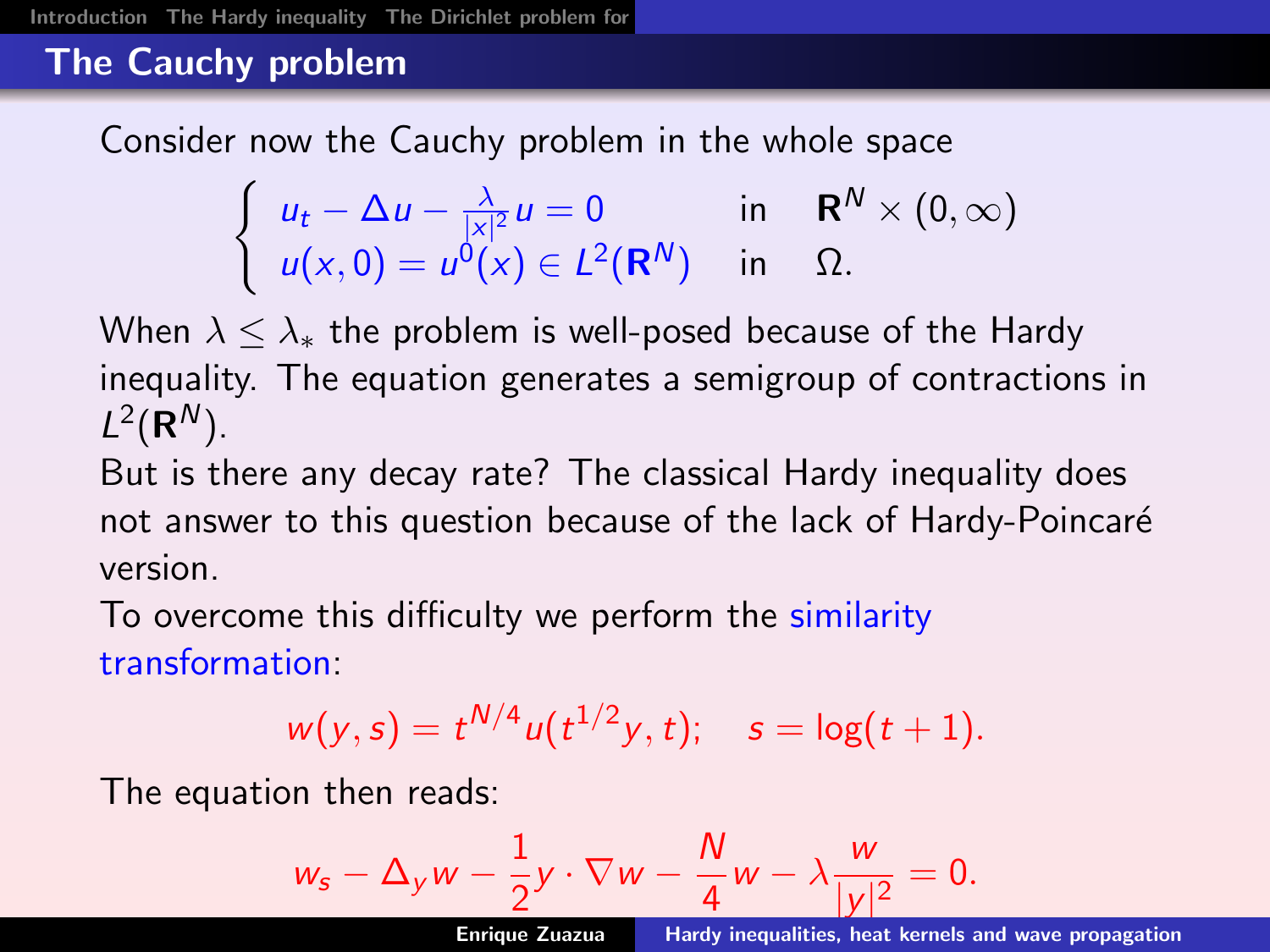The heat equation in the similarity variables is well-behaved in the weighted spaces  $L^2(K)=\{\int f^2(y)K(y)dy<\infty\}$  (see M. Escobedo & O. Kavian, 1987, ...), with  $K(y) = \exp(|y|^2/4)$ . We prove the following sharp Hardy-Poincaré inequality in these weighted spaces:

$$
\frac{N+2}{4}\int f^2Kdy+\frac{(N-2)^2}{4}\int\frac{f^2}{|y|^2}Kdy\leq \int |\nabla f|^2Kdy
$$

This yields the exponential decay rate for the evolution in similarity variables in  $L^2(\mathcal{K})$  even for  $\lambda=\lambda^*$ . Returning to the original variables, for  $N\geq 3$  and  $\lambda=\lambda^*$  we get:

$$
||u(t)||_{L^2(\mathbf{R}^N)} \leq Ct^{-1/2}||u_0||_{L^2(K)}.
$$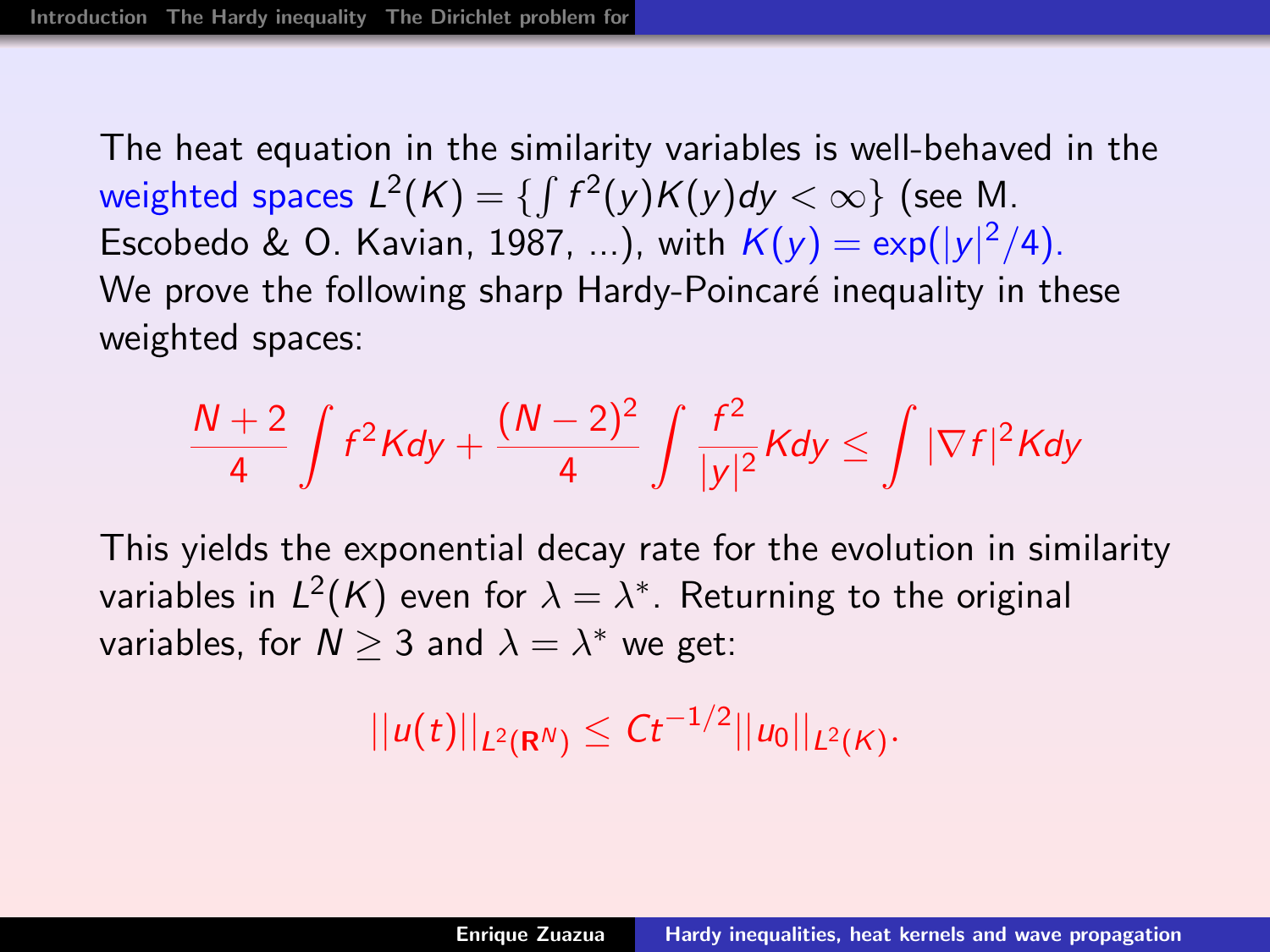# Control of heat processes:

Once the well-posedness of these problems is well-understood, one can adopt these techiques, and combine them with the already existing ones in Control Theory, to extend the existing control results to models with singularities. This applies to both the heat and the wave equation.

For instance, consider:

$$
\begin{cases}\n u_t - \Delta u - \lambda \frac{u}{|x|^2} = f1_\omega & \text{in} \quad Q \\
 u = 0 & \text{on} \quad \Sigma \\
 u(x, 0) = u^0(x) & \text{in} \quad \Omega.\n\end{cases}
$$

 $1<sub>ω</sub>$  denotes the characteristic function of the subset  $ω$  of  $Ω$  where the control is active.

We assume that  $u^0\in L^2(\Omega)$  and  $f\in L^2(Q)$ :

<span id="page-18-0"></span>
$$
\lambda < \lambda_* \Rightarrow u \in C([0, T]; L^2(\Omega)) \cap L^2(0, T; H_0^1(\Omega)).
$$
\n
$$
\lambda = \lambda_* \Rightarrow u \in C([0, T]; L^2(\Omega)) \cap L^2(0, T; H_0^1(\Omega)).
$$
\n
$$
u = u(x, t) = \text{solution} = \text{state}, \, f = f(x, t) = \text{control}
$$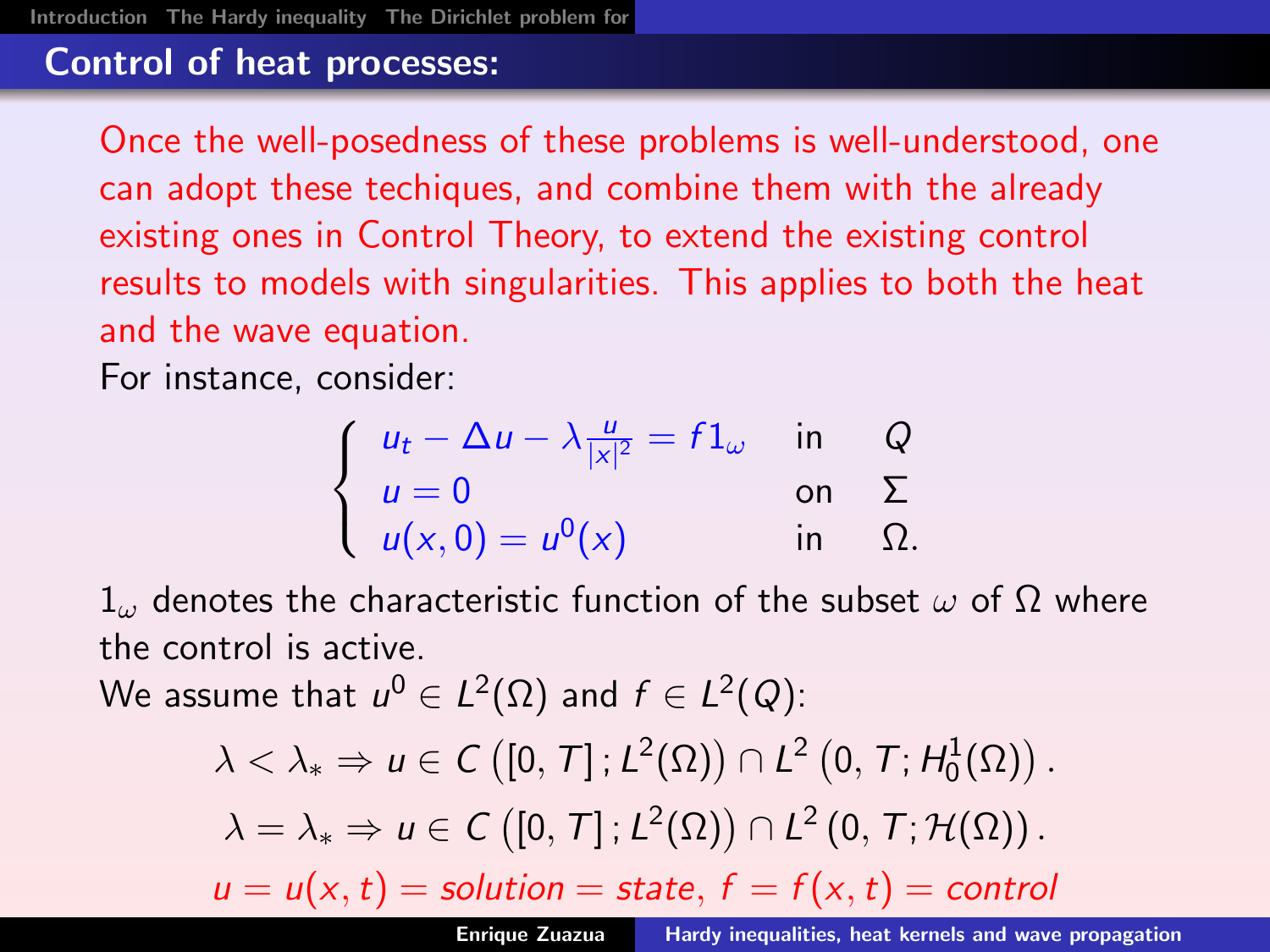We assume that the control subdomain contains and annulus:



More recently S. Ervedoza<sup>2</sup> has removed this assumption obtaining the same results for general subdomains  $\omega$  as in the context of the heat equation:  $\lambda = 0$ .

<sup>2</sup>S. Ervedoza, Control and Stabilization Properties for a Singular Heat Equation with an Inverse-Square Potential, Communications in Partial Differential Equations, 33: 1996D2019, 2008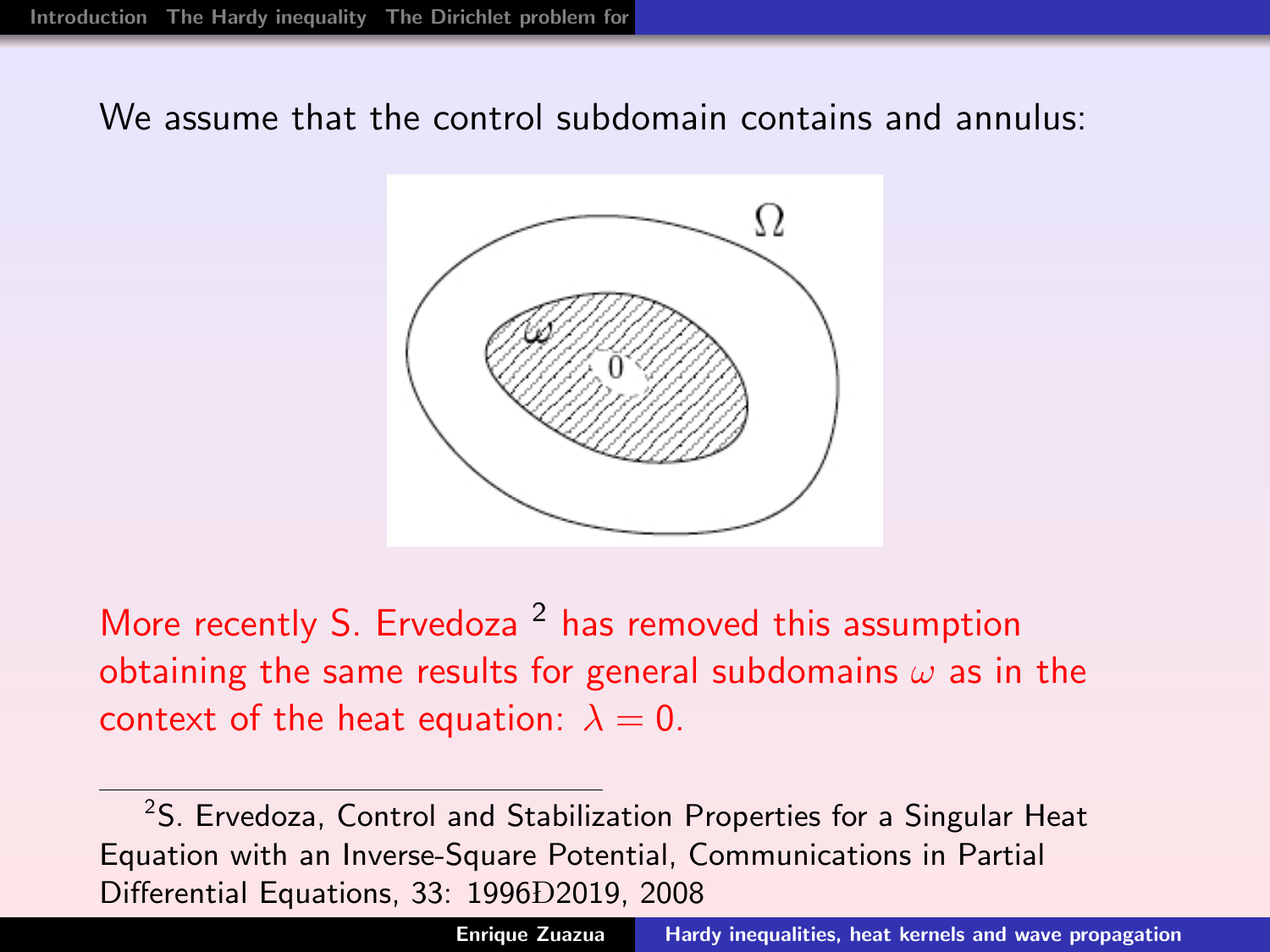We address the problem of null controllability: For all  $\mathbf{\mathit{u}}^{0}\in L^{2}(\Omega)$ show the existence of  $f\in L^2(\omega\times (0,\,T)$  such that:

 $u(T) \equiv 0.$ 

Only makes sense if  $\lambda < \lambda_*$ .

The main result (J. Vancostenoble & E. Z., JFA, 2008; S. Ervedoza, Comm. PDE, 2008):

#### Theorem

For all  $T > 0$ , annular domain  $\omega$  and  $\lambda \leq \lambda_{*}$  null controllability holds.

Note that, due to the regularizing effect, the subtle change in the functional setting between the cases  $\lambda < \lambda_*$  and  $\lambda = \lambda_*$  does not affect the final control result.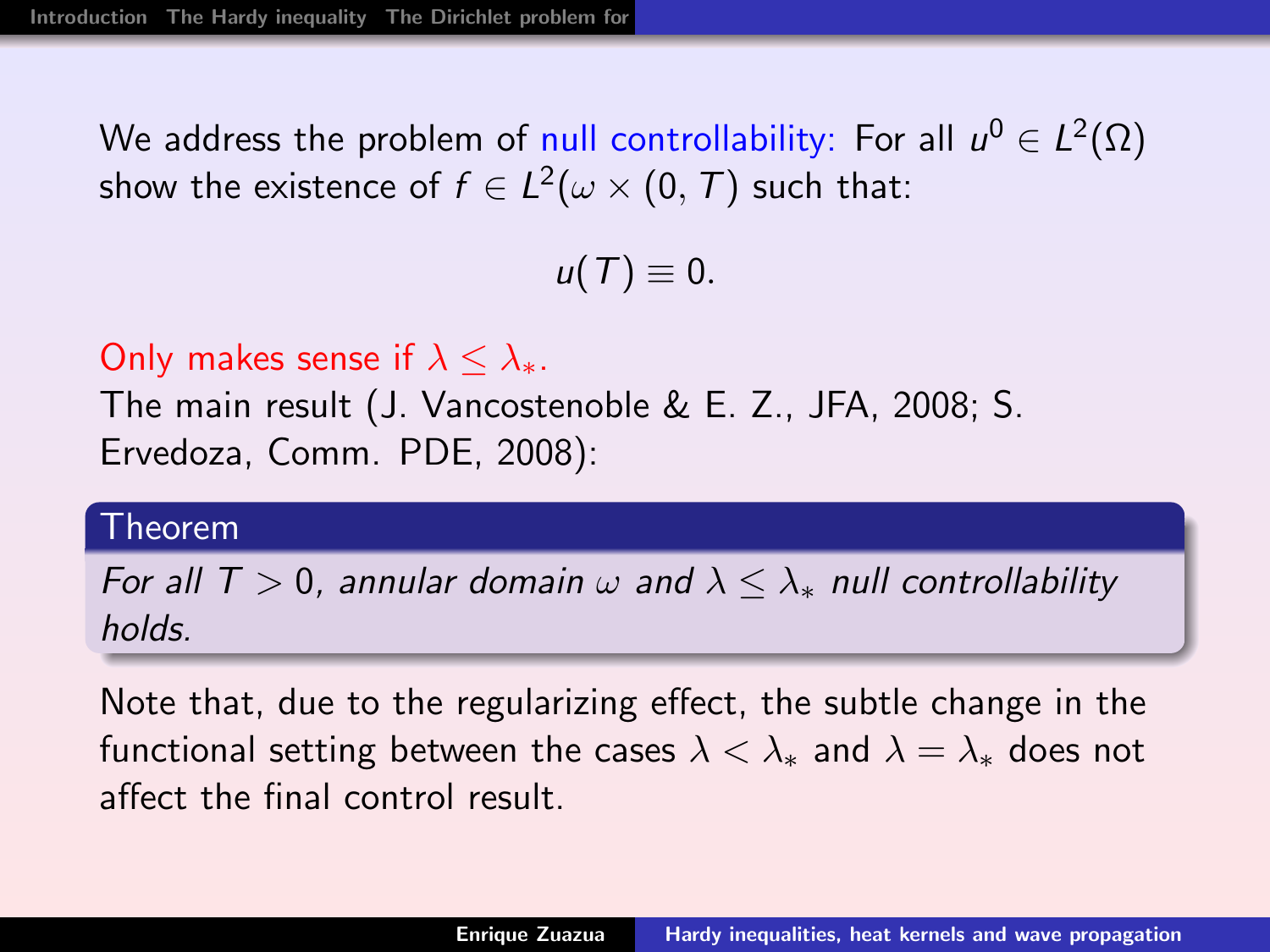The control,  $f = \tilde{\varphi}$ , where  $\tilde{\varphi}$  minimizes:

$$
J_0(\varphi^0) = \frac{1}{2} \int_0^T \int_\omega \varphi^2 dx dt + \int_\Omega \varphi(0) u^0 dx
$$

among the solutions of the adjoint system:

$$
\begin{cases}\n-\varphi_t - \Delta \varphi - \lambda \frac{\varphi}{|x|^2} = 0 & \text{in } Q, \\
\varphi = 0 & \text{on } \Sigma, \\
\varphi(0, x) = \varphi^0(x) & \text{in } \Omega.\n\end{cases}
$$

The key ingredient, needed to prove its coercivity, is the observability inequality:

$$
\|\varphi(0)\|_{L^2(\Omega)}^2\leq C\int_0^T\int_\omega\varphi^2dxdt,\quad \forall \varphi^0\in L^2(\Omega).
$$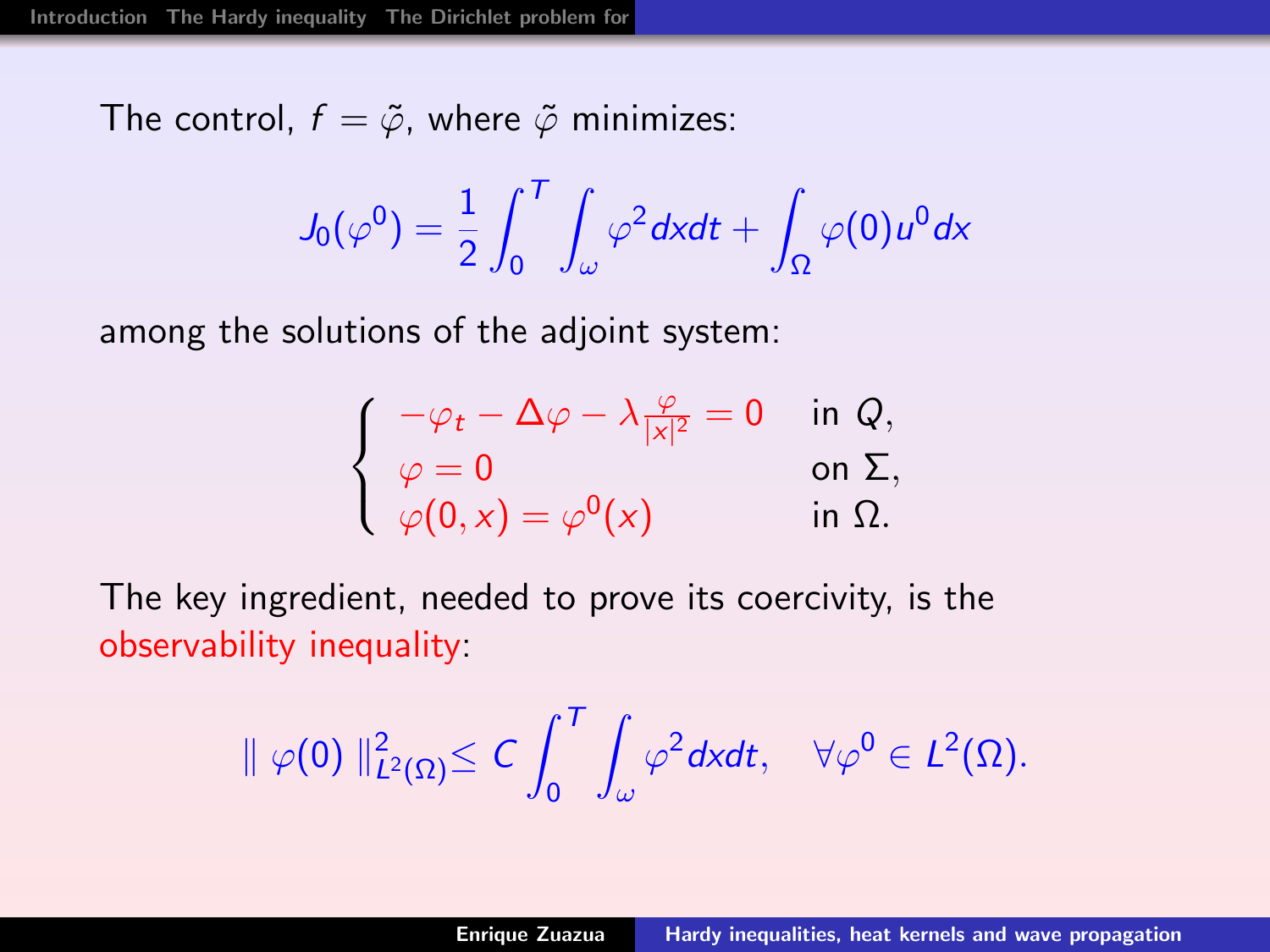The main tool for obtaining such estimates are the Carleman inequalities as developed by Fursikov and Imanuvilov  $(1996)^3$ 

Goal: Combine, as done in the well-posedness of the Cauchy and boundary value problems, Hardy and Carleman inequalities.

<sup>3</sup>A. V. Fursikov and O. Yu. Imanuvilov, Controllability of evolution equations, Lecture Notes Series  $# 34$ , Research Institute of Mathematics, Global Analysis Research Center, Seoul National University, 1996.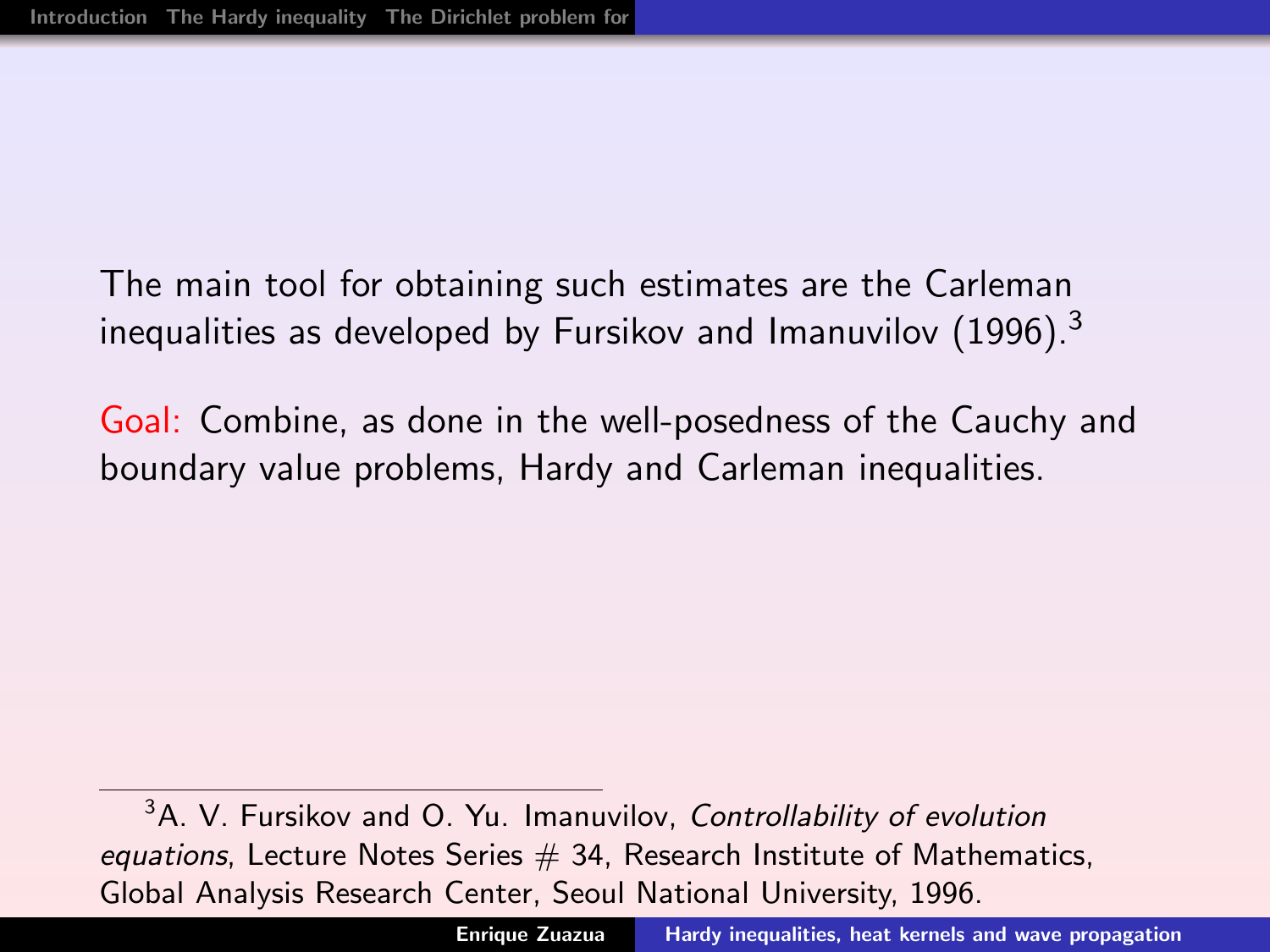#### Sketch of the proof: Step 1. Heat equation. Introduce a function  $\eta^0 = \eta^0(x)$  such that:  $\sqrt{ }$  $\overline{I}$  $\mathcal{L}$  $\eta^{\mathsf{0}}\in\mathcal{C}^2(\bar{\Omega})$  $\eta^0 > 0$  in  $\Omega, \ \eta^0 = 0$  in  $\partial \Omega$  $\nabla \eta^0 \neq 0$  in  $\overline{\Omega \setminus \omega}$ . (1)

Let  $k>0$  such that  $k\geq 5$  max $_{\bar{\Omega}}\, \eta^0-6\,$ min $_{\bar{\Omega}}\, \eta^0$  and let

$$
\beta^0 = \eta^0 + k, \bar{\beta} = \frac{5}{4} \max \beta^0, \ \rho^1(x) = e^{\lambda \bar{\beta}} - e^{\lambda \beta^0}
$$

with  $\lambda, \bar{\beta}$  sufficiently large. Let be finally

$$
\gamma = \rho^{1}(x)/(t(T-t)); \rho(x,t) = \exp(\gamma(x,t)).
$$

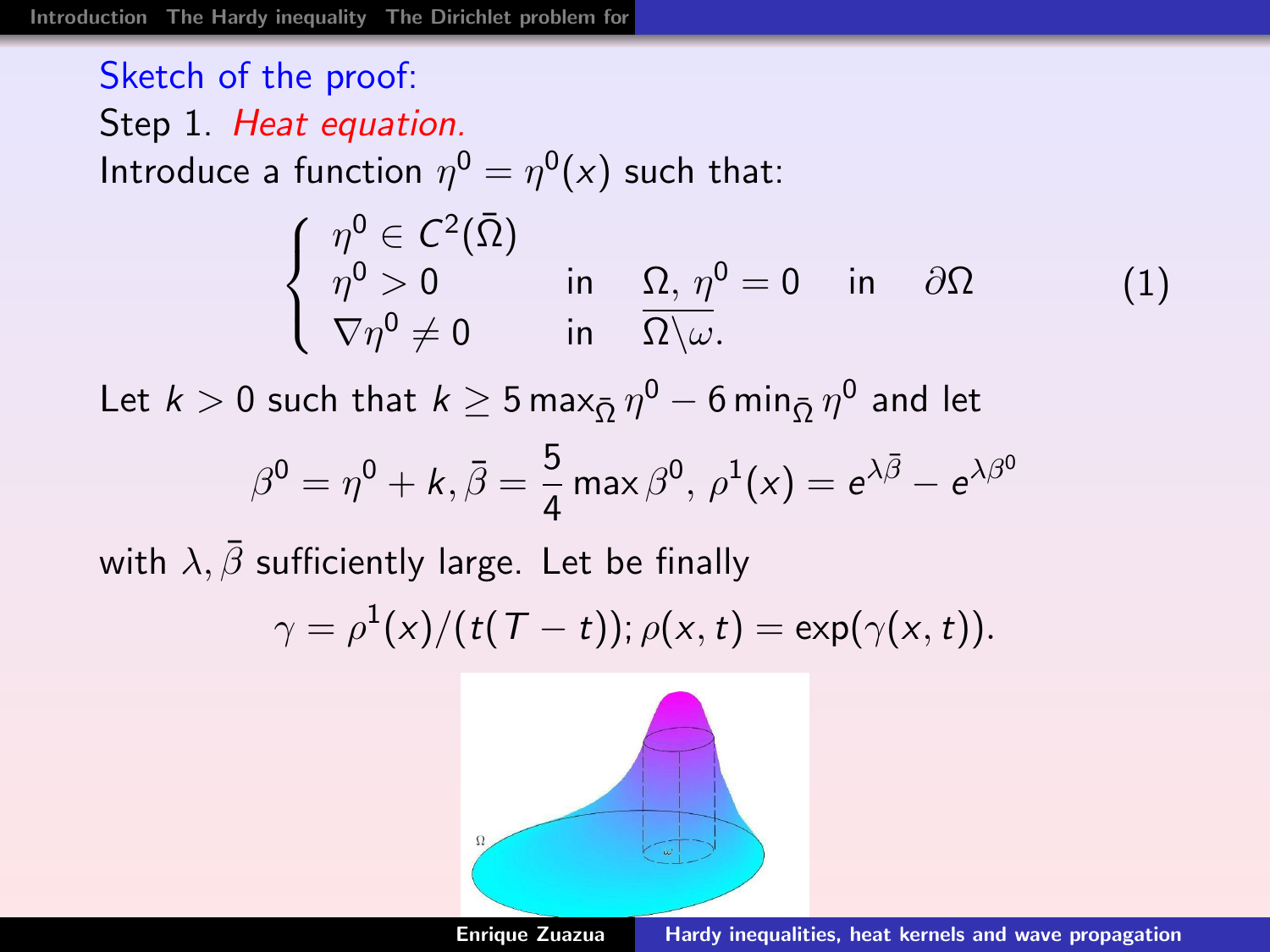There exist positive constants  $C_*, s_1 > 0$  such that

$$
s^3 \int_Q \rho^{-2s} t^{-3} (T-t)^{-3} q^2 dx dt
$$
  
\$\leq C\_\* \int\_Q \rho^{-2s} [|\partial\_t q - \Delta q|^2 + s^3 t^{-3} (T-t)^{-3} 1\_{\omega} q^2] dx dt\$

for all smooth q vanishing on the lateral boundary and  $s > s<sub>1</sub>$ .

While this inequality can be applied to deal with perturbations of the heat equations with potential in suitable  $L^p$  spaces, the singularity of the quadratic potential under consideration is too large.

Thus we need to derive Carleman inequalities adapted to the presence of the singularity.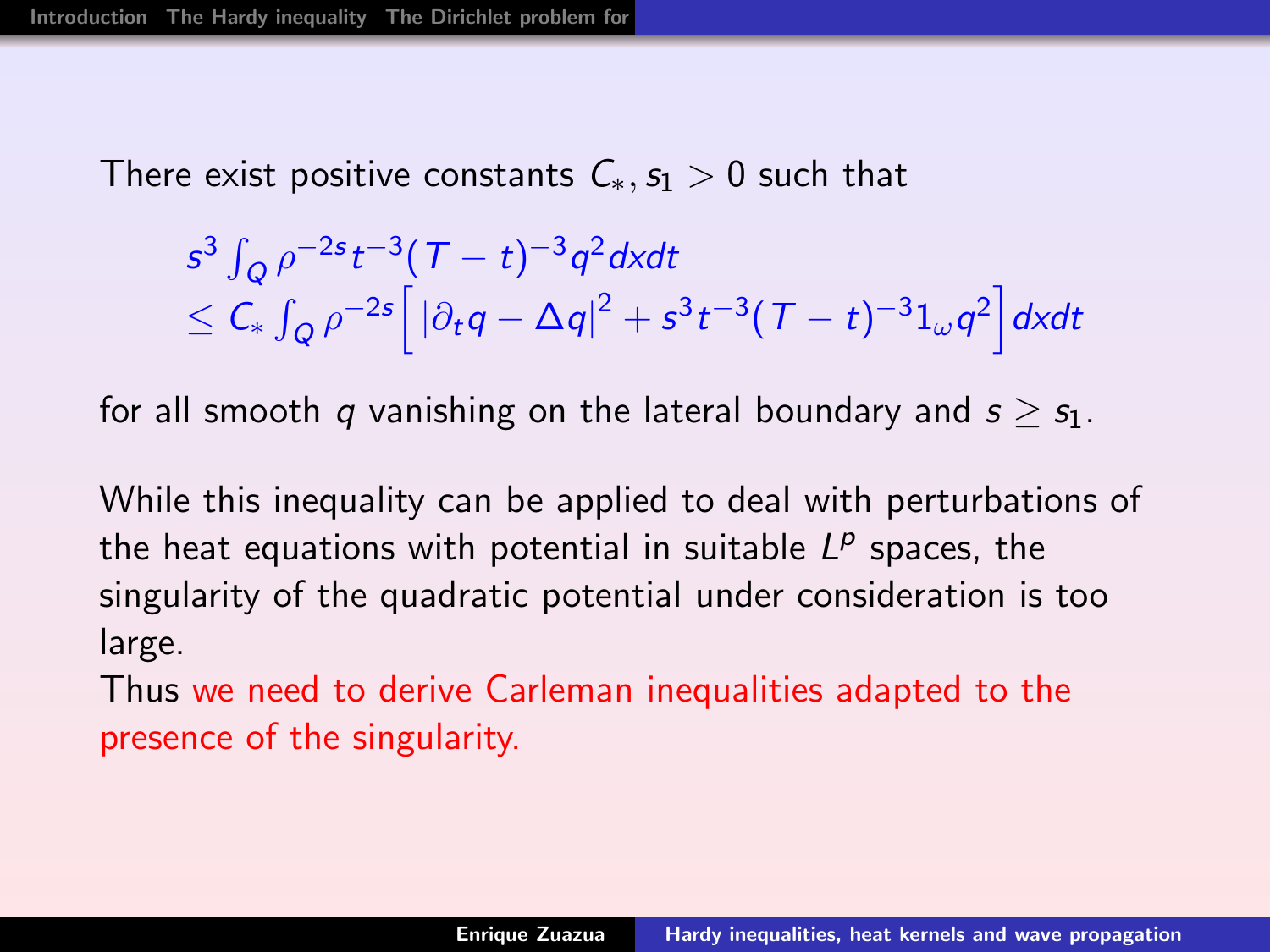# Step 2. Cut-off.

# Cutting-off the domain, we may:

- Apply the previous estimate in the exterior domain  $|x| > r$ where the potential  $\lambda |x|^{-2}$  is bounded;
- Concentrate in the case where  $\Omega = B_1$  and  $\omega$  is a neighborhood of the boundary.

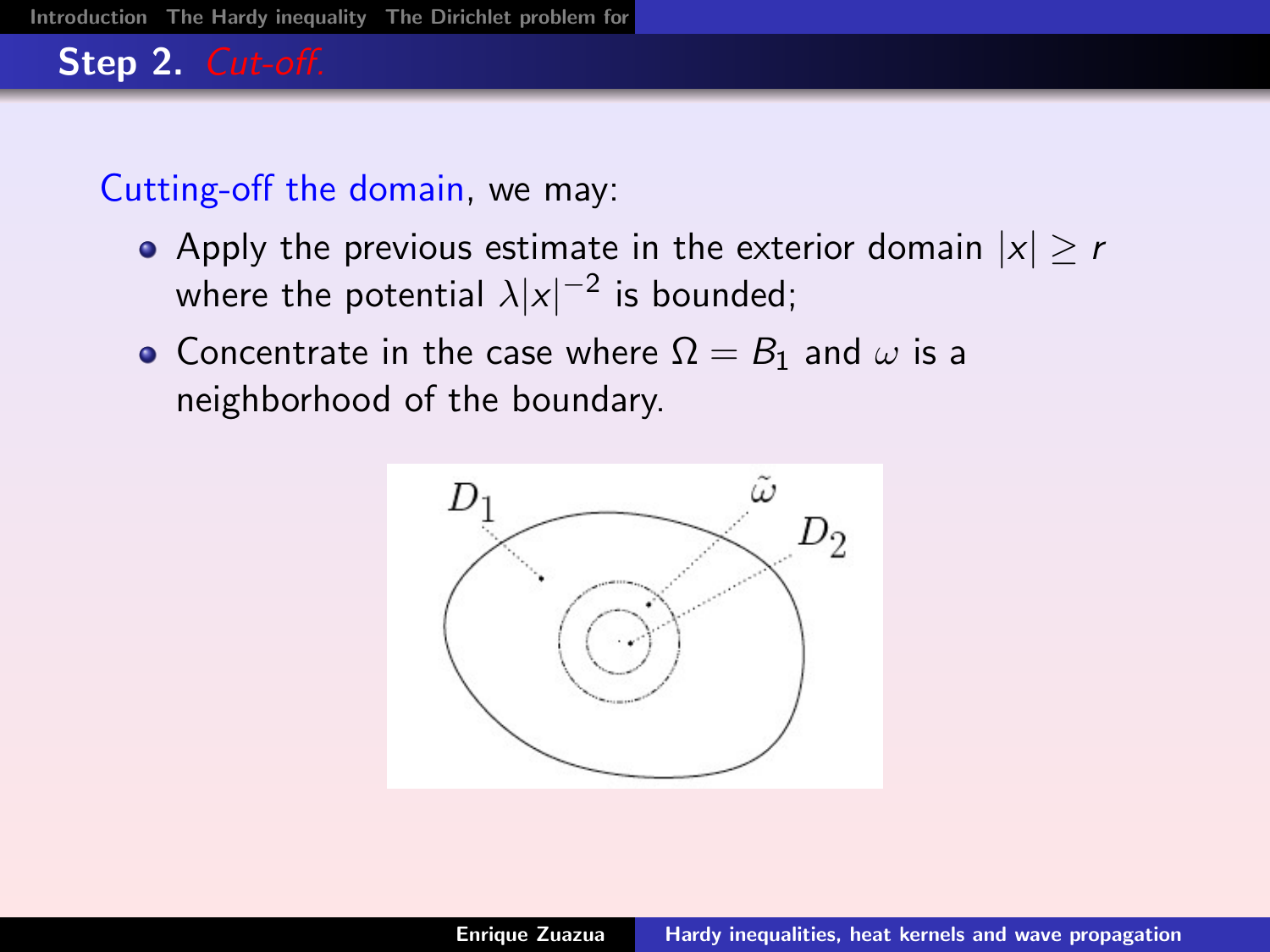Step 3. *Spherical harmonics*. To fix ideas  $\mathcal{N}=3, \ \lambda=\lambda_*=\frac{1}{4}$  $\frac{1}{4}$ . The most singular component is the one corresponding to radially symmetric solutions:

$$
-\varphi_t - \varphi_{rr} - 2\frac{\varphi_r}{r} - \frac{\varphi}{4r^2} = 0.
$$

After the change of variables  $\psi=r^{1/2}\varphi$ ,

$$
-\psi_t - \psi_{rr} - \frac{\psi_r}{r} = 0.
$$

This is the 2  $-$  d heat equation for  $\psi$ . The standard Carleman inequality can be applied getting:

$$
\int_0^1 \psi^2(r,0)r\,dr\leq C\int_0^T\int_a^1 \psi^2r\,drdt
$$

Going back to  $\varphi$  we recover the observability inequality for  $\varphi$  too, in its corresponding norm:

$$
\int_0^1 \varphi^2(r,0)r^2 dr \leq C \int_0^T \int_a^1 \varphi^2 r^2 dr dt.
$$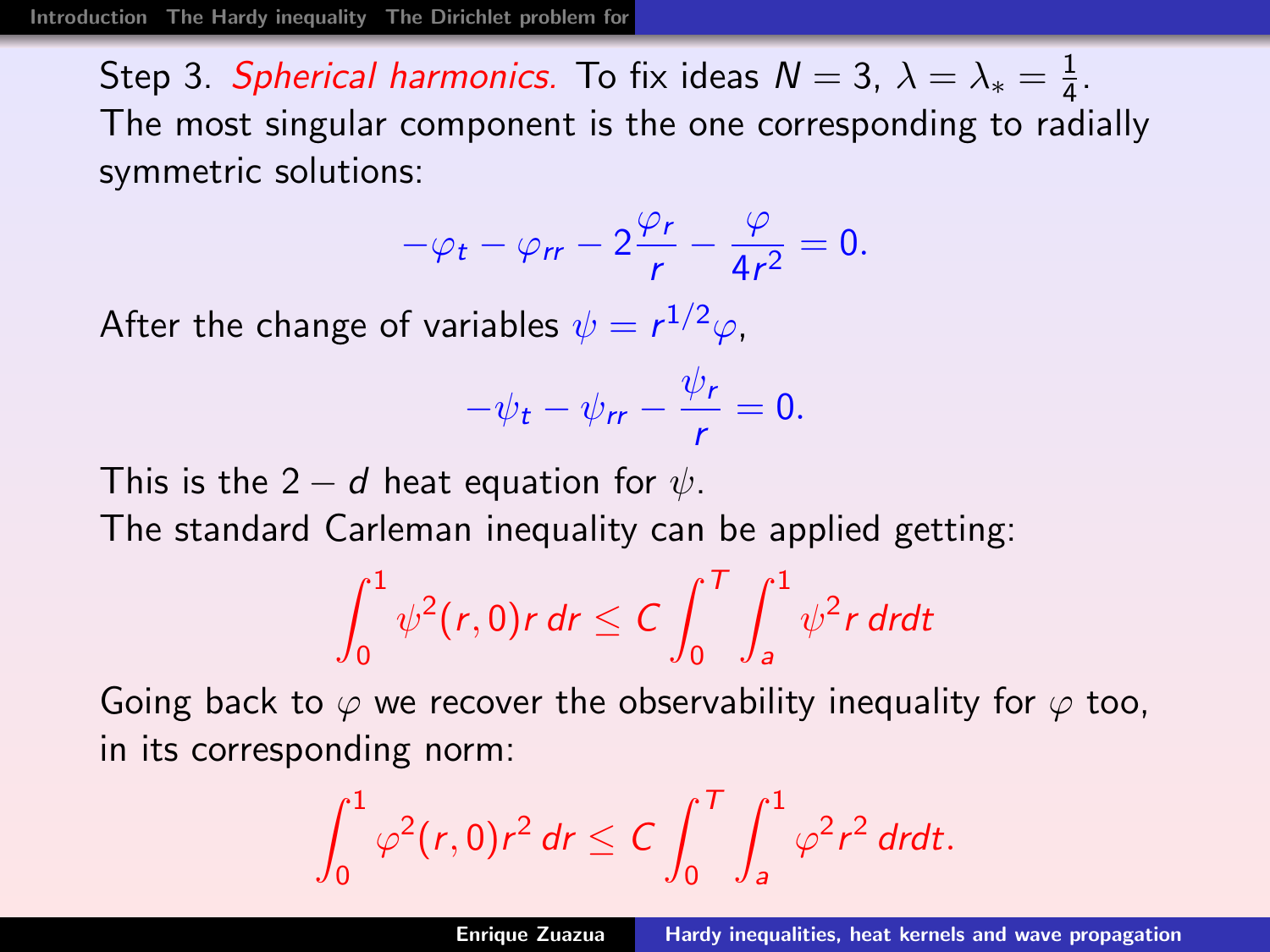# Step 4. Higher order harmonics.

Even though for higher order harmonics the elliptic operator involved is more coercive, the potential is still singular and the existing Carleman inequalities can not be derived:

$$
-\varphi_t - \varphi_{rr} - 2\frac{\varphi_r}{r} - \frac{\varphi}{4r^2} + c_j \frac{\varphi}{r^2} = 0,
$$

 $c_i$  being the eigenvalues of the Laplace-Beltrami operator. This can be done by making a careful choice of the Carleman weight, exploiting the monotonicity properties of the potential. <sup>4</sup>

<sup>4</sup>Argument inspired in works by P. Cannarsa, P. Martinez, J. Vancostenoble, Carleman estimates for a class of degenerate parabolic operators, SIAM J. Control Optim., to be published.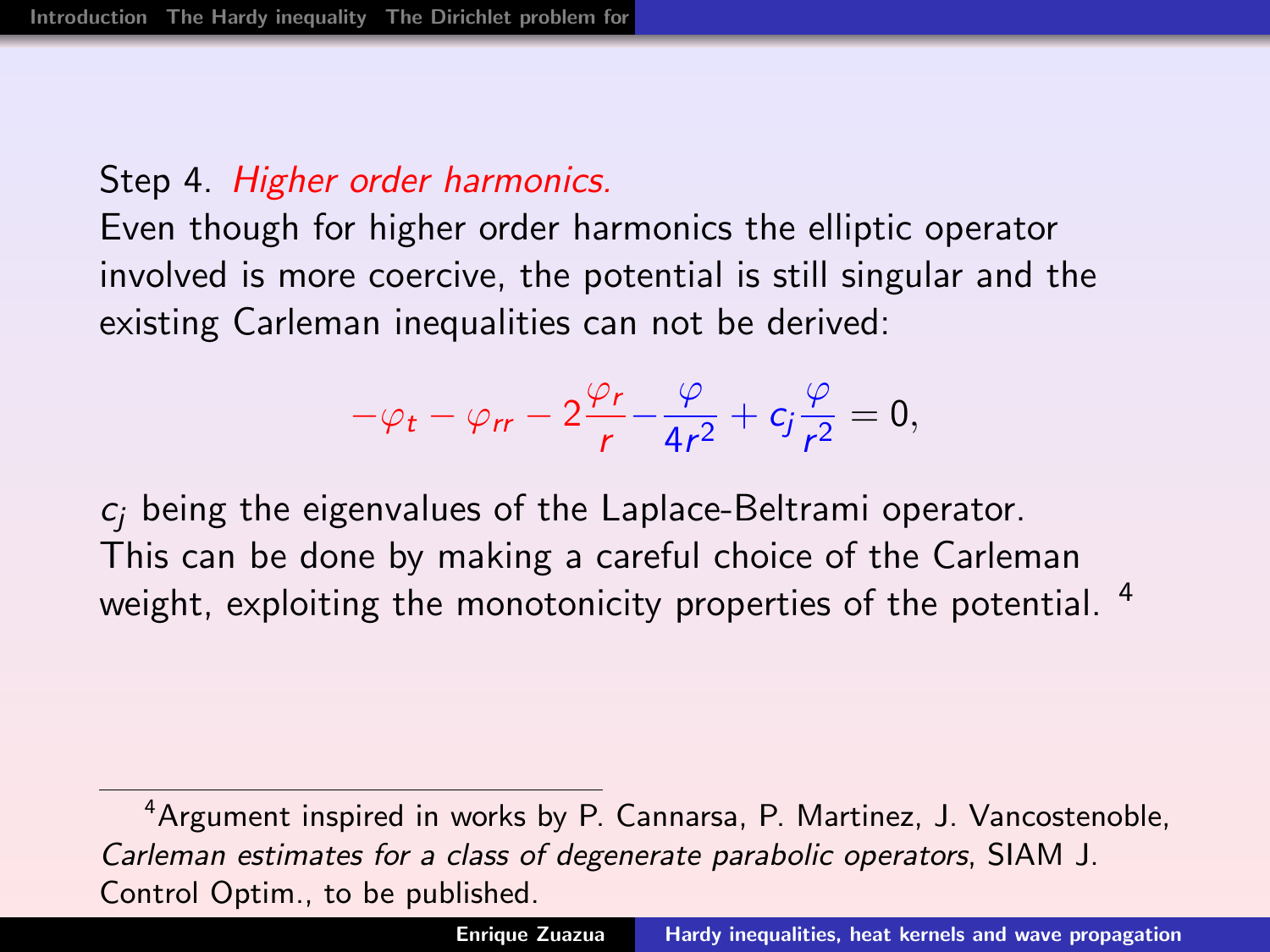#### The wave equation:

Under the condition  $\lambda < \lambda_*$ :

$$
\begin{cases}\n\varphi_{tt} - \Delta \varphi - \lambda \frac{\varphi}{|x|^2} = 0 & \text{in } Q, \\
\varphi = 0 & \text{on } \Sigma, \\
\varphi(0, x) = \varphi^0(x), \varphi_t(0, x) = \varphi^1(x) & \text{in } \Omega.\n\end{cases}
$$

The energy

<span id="page-28-0"></span>
$$
E_{\lambda}(t)=\frac{1}{2}\int_{\Omega}\Big[|\varphi_{t}|^{2}+|\nabla\varphi|^{2}-\lambda\frac{\varphi^{2}}{|x|^{2}}\Big]dx,
$$

is conserved, and it is coercive either in  $H_0^1\times L^2$  for  $\lambda<\lambda_*$ , or in  $\mathcal{H} \times L^2$  for  $\lambda = \lambda_*$ .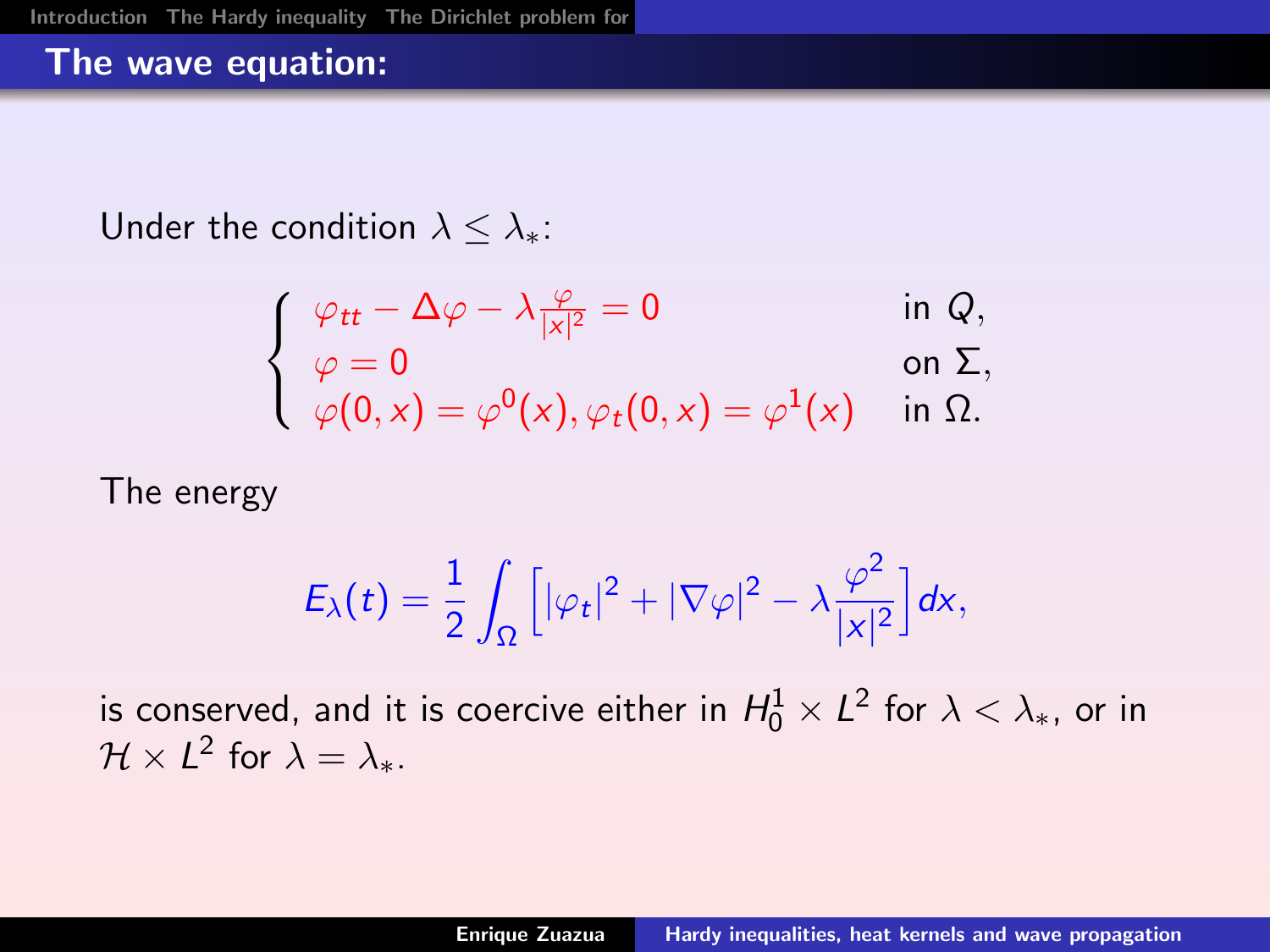Classical multipliers  $(x \cdot \nabla \varphi)$  can be applied in this case too (see talks by Cavalcanti and Perla-mMenzala) :

$$
TE_{\lambda}(0)+\int_{\Omega}\varphi_t\Big(x\cdot\varphi+\frac{N-1}{2}\varphi\Big)dx\Big|_0^T\leq \frac{R}{2}\int_{\Sigma}\Big|\frac{\partial\varphi}{\partial\nu}\Big|^2d\Sigma.
$$

Furthermore, in the absence of singularity,

$$
\Big|\int_{\Omega}\varphi_t\Big(x\cdot\varphi+\frac{N-1}{2}\varphi\Big)dx\Big|_0^T\Big|\leq 2R\mathcal{E}_0.
$$

In the present case, in principle:

• If  $\lambda < \lambda_*$  this yields the observability inequality if

$$
\mathcal{T} > \frac{2R}{\left[1 - \lambda/\lambda_*\right]^{1/2}} : E_{\lambda}(0) \leq C \int_{\Sigma} \left|\frac{\partial \varphi}{\partial \nu}\right|^2 d\Sigma.
$$

This makes the observability time to tend to  $\infty$  as  $\lambda \to \lambda^*$ . But this does not seem to agree with our intuition that the singularity should not change the velocity of propagation.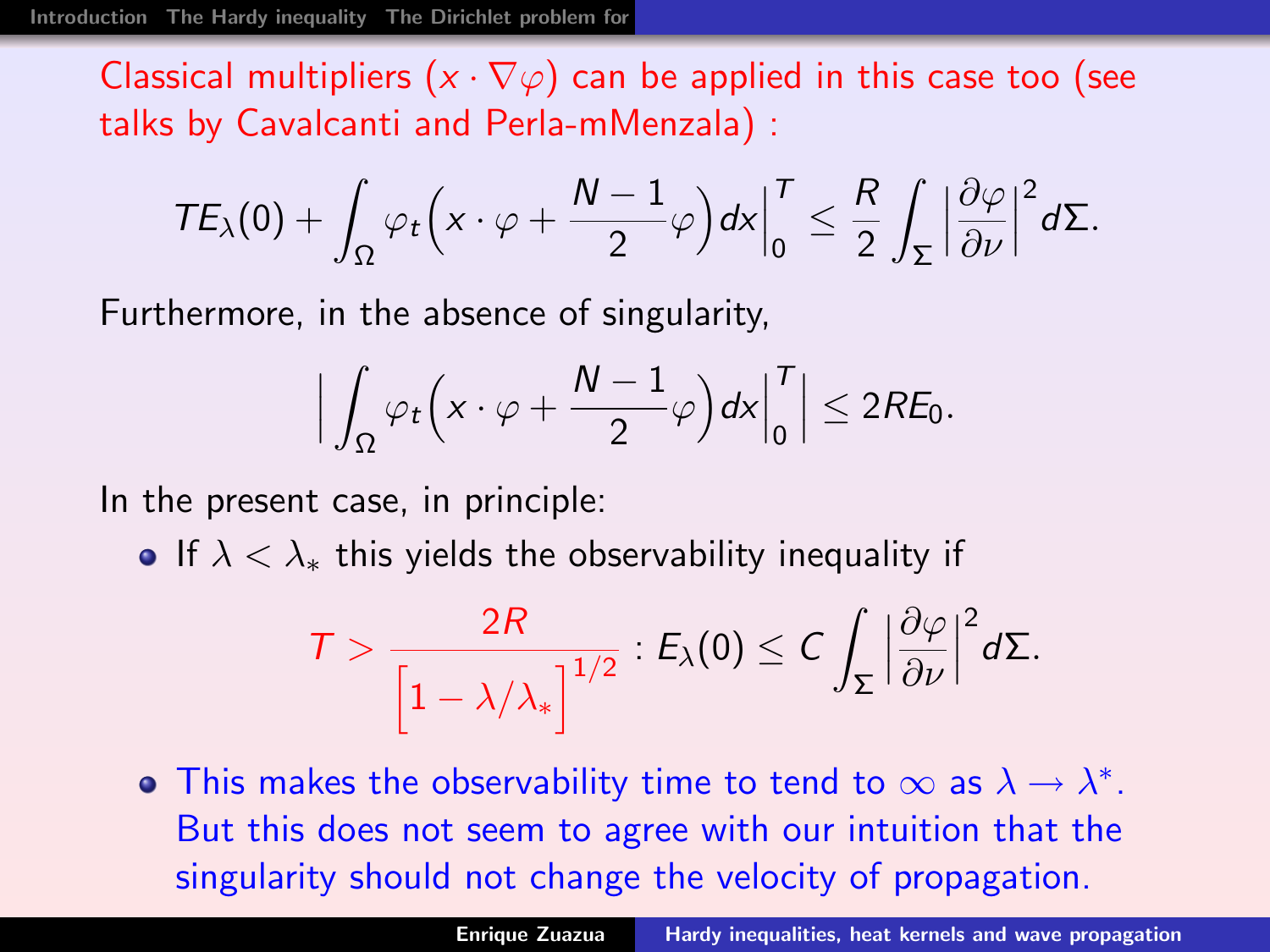But things are better:  $N = 3$ ,  $\lambda = \lambda_* = 1/4$ .

Again using spherical harmonics decomposition the most singular component is the radial one and, after the change of variables  $\psi(r,t)=r^{1/2}\varphi(r,t)$ , the problem reduces to

 $\psi_{tt} - \psi_{rr} - r\psi_r = 0,$ 

which is the wave equation in  $2 - d$  in radial coordinates. Then observability holds and we recover:

$$
E_{\lambda}(0) \leq \int_{\Sigma} \Big|\frac{\partial \varphi}{\partial \nu}\Big|^2 d\Sigma
$$

for  $T > 2R$ .

In a joint paper with J. Vancostenoble (SIAM J. Math. Anal., to appear) we develop this analysis in detail for the wave and Syhrödinger equations showing that the existing observability and control results can be extended up to the critical value of  $\lambda$ .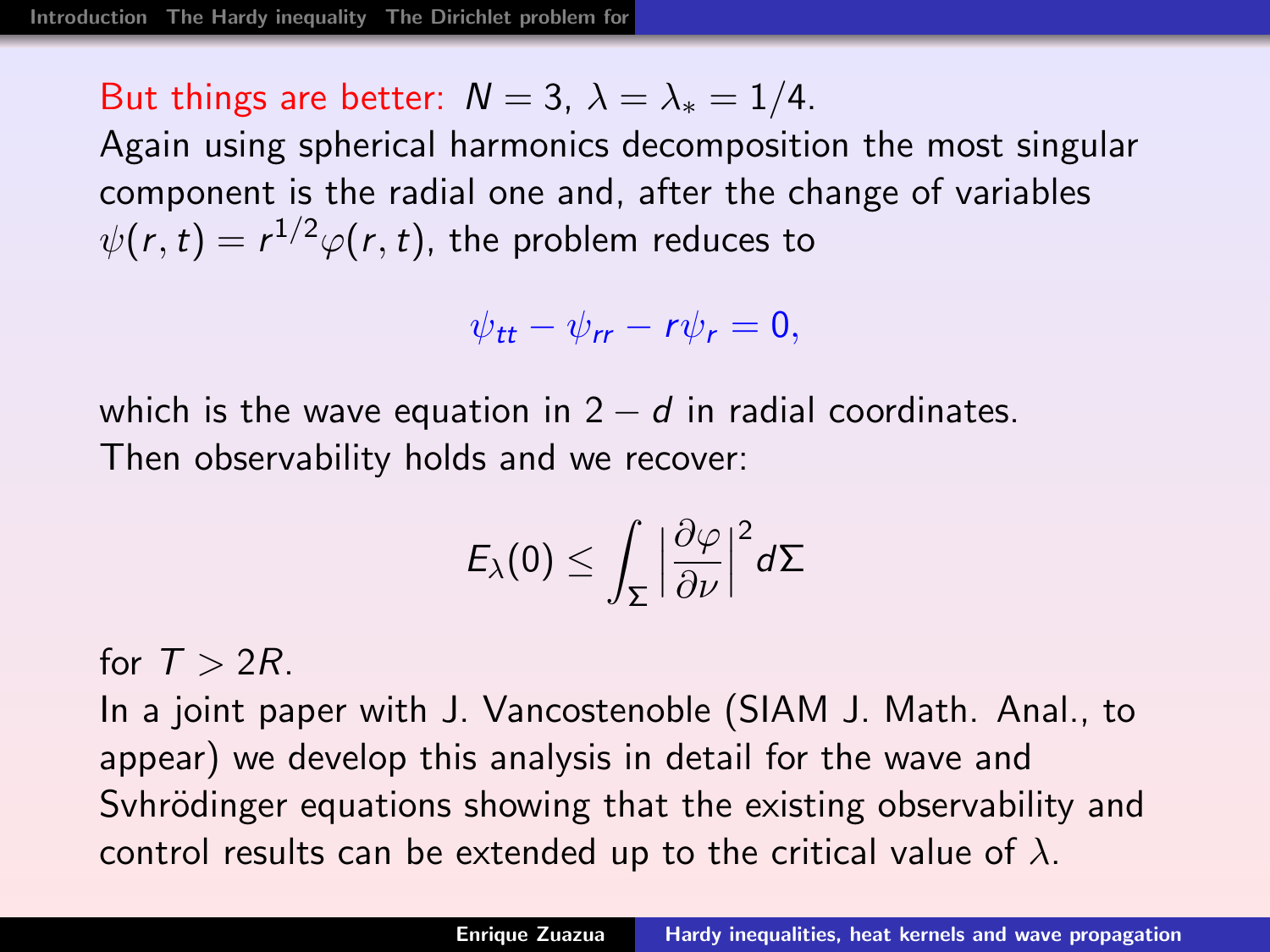# Boundary singularities

Similar problems arise when the singularity is on the boundary:  $x = 0 \in \partial\Omega$ . The same results apply. But there is there room for improvement of the Hardy inequalities in that case? Consider first the thalf space  $\Omega = R_+^N$ . In spherical harmonics this corresponds to considering functions that oscillate in the angular variables, not radially symmetric, and therefore tinvolving only higher modes in the spherical harmocis decomposition. Actually, it is well known (Tertikas-Filippas-Tidblom, 2009) that, for all N:

<span id="page-31-0"></span>
$$
\frac{N^2}{4}\int_{\mathbf{R}^N_+} \frac{|u|^2}{|x|^2} dx \leq \int_{\mathbf{R}^N_+} |\nabla u|^2 dx.
$$

This shows that the Hardy constant "jumps" form  $(N-2)^2/4$  to  $N^2/4$ , when the singularity of the potential reaches the boundary. The same result holds smooth convex domains, for instance (see C. Cazacu & E. Z., where a complete analysis is developed).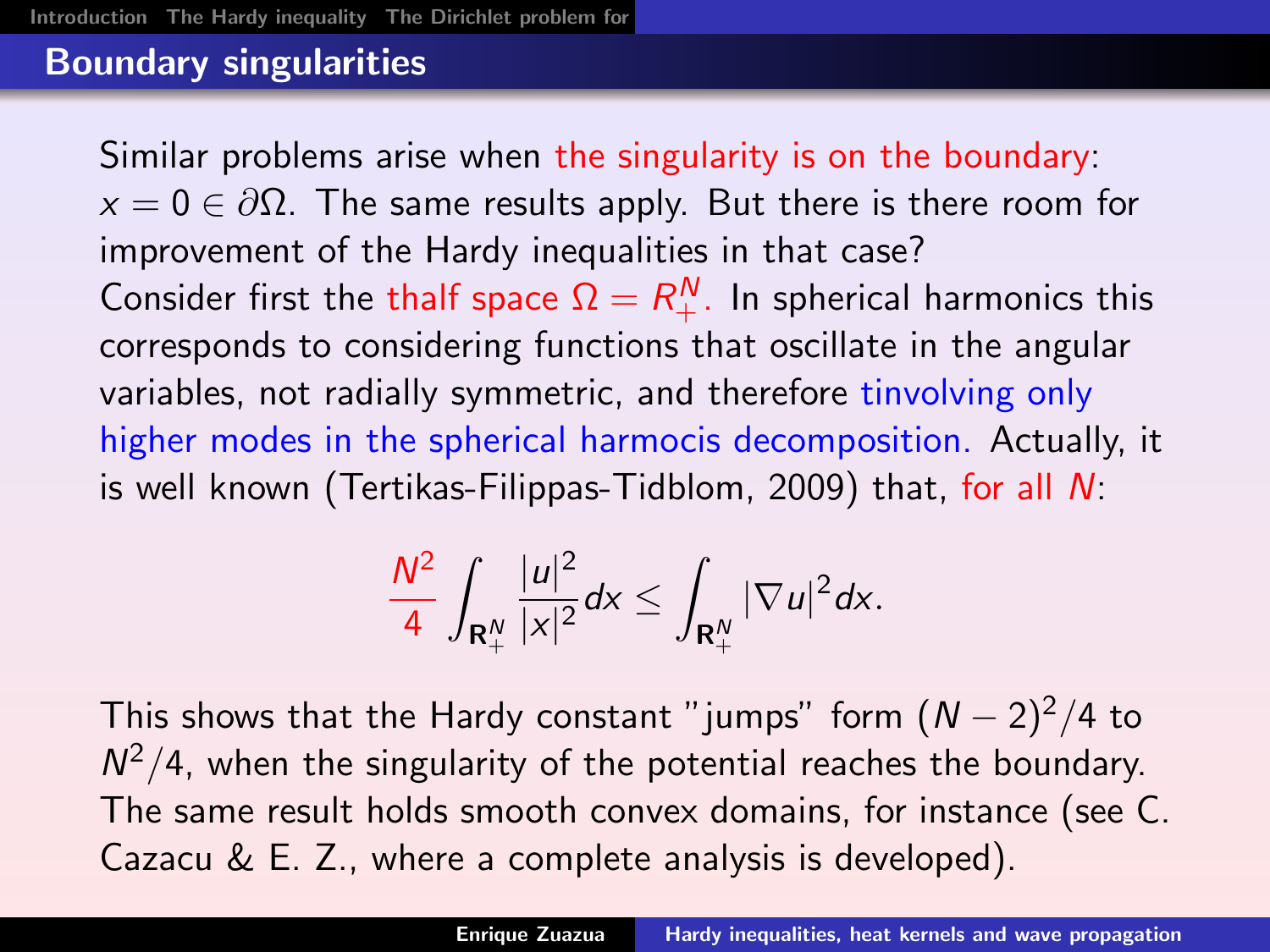# Twisted domains

#### Straight cylinder versus twisted one:



The cylinder  $\Omega = \omega \times {\bold R}$  and the twisted domain  $\Omega^{\theta}$ , in which the cross section  $\omega$  is twisted with angle  $\theta$  depending on the parameter of the axis  $x_3$ . In the cylinder:

<span id="page-32-0"></span>
$$
-\Delta_D^{\Omega_\theta}-E_1\geq 0
$$

 $E_1$  being the first eigenavlue of the Dirichlet Laplacian in the cross section ω.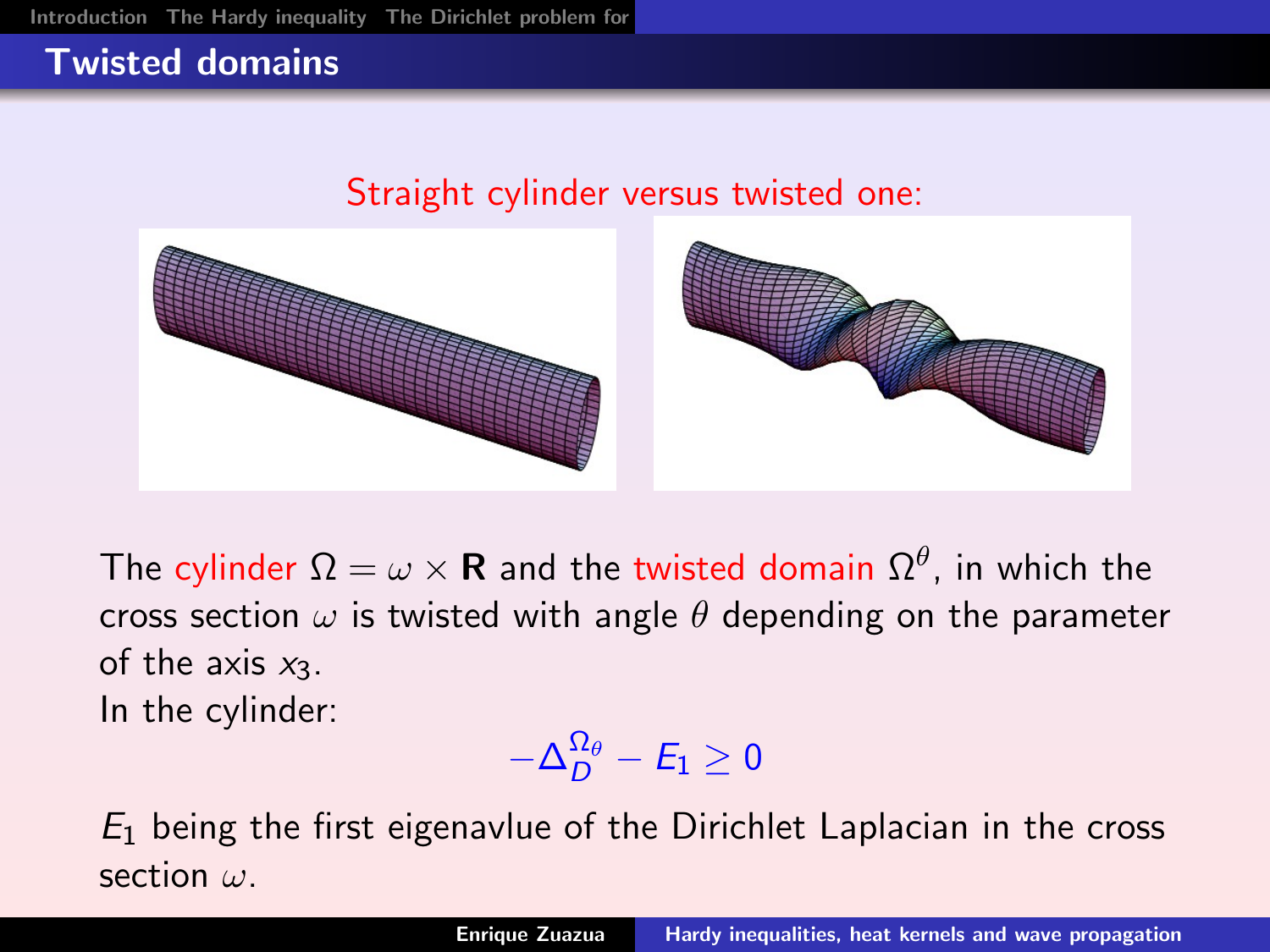# Twisting gives Hardy inequalities and thus further decay rates.

In the twisted case the following Hardy inequality holds  $5)$ 

$$
-\Delta_D^{\Omega_\theta}-E_1\geq c\frac{1}{1+x_3^2}.
$$

In a joint paper with D. Krejčiřik we show, using a careful combination of the analytical effects of twisting and similarity transformations, that the heat semigroup gains a decay rate of the order of  $t^{-1/2}$  in  $L^2$ , because of twisting.

 $5T$ . Ekholm, H. Kovařik and D. Krejčiřik, A Hardy inequality in twisted waveguides, Arch. Ration. Mech. Anal. 188 (2008), 245–264.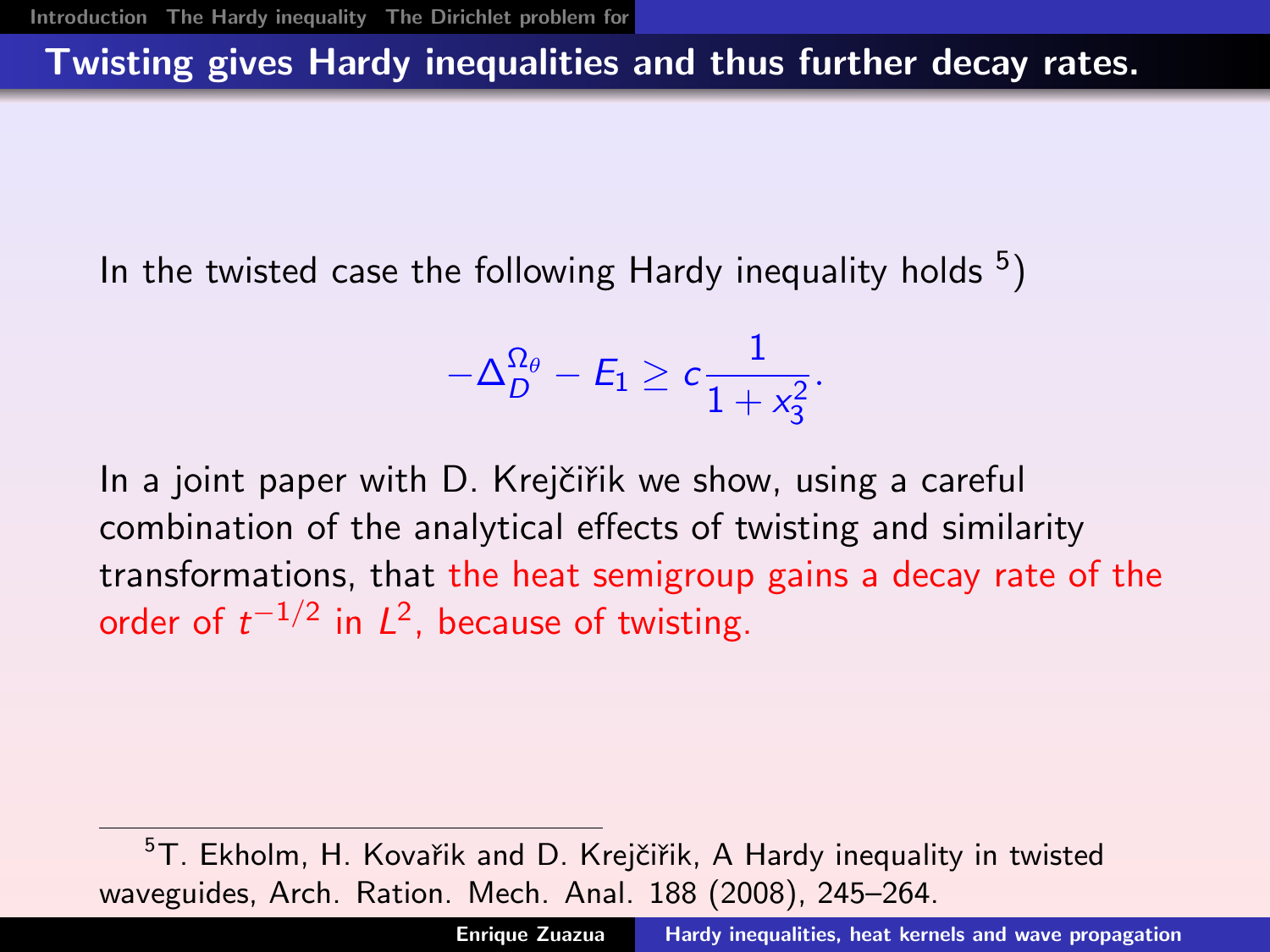#### Similar phenomena arise in other geometric contexts:

Straight strip versus twisted one:

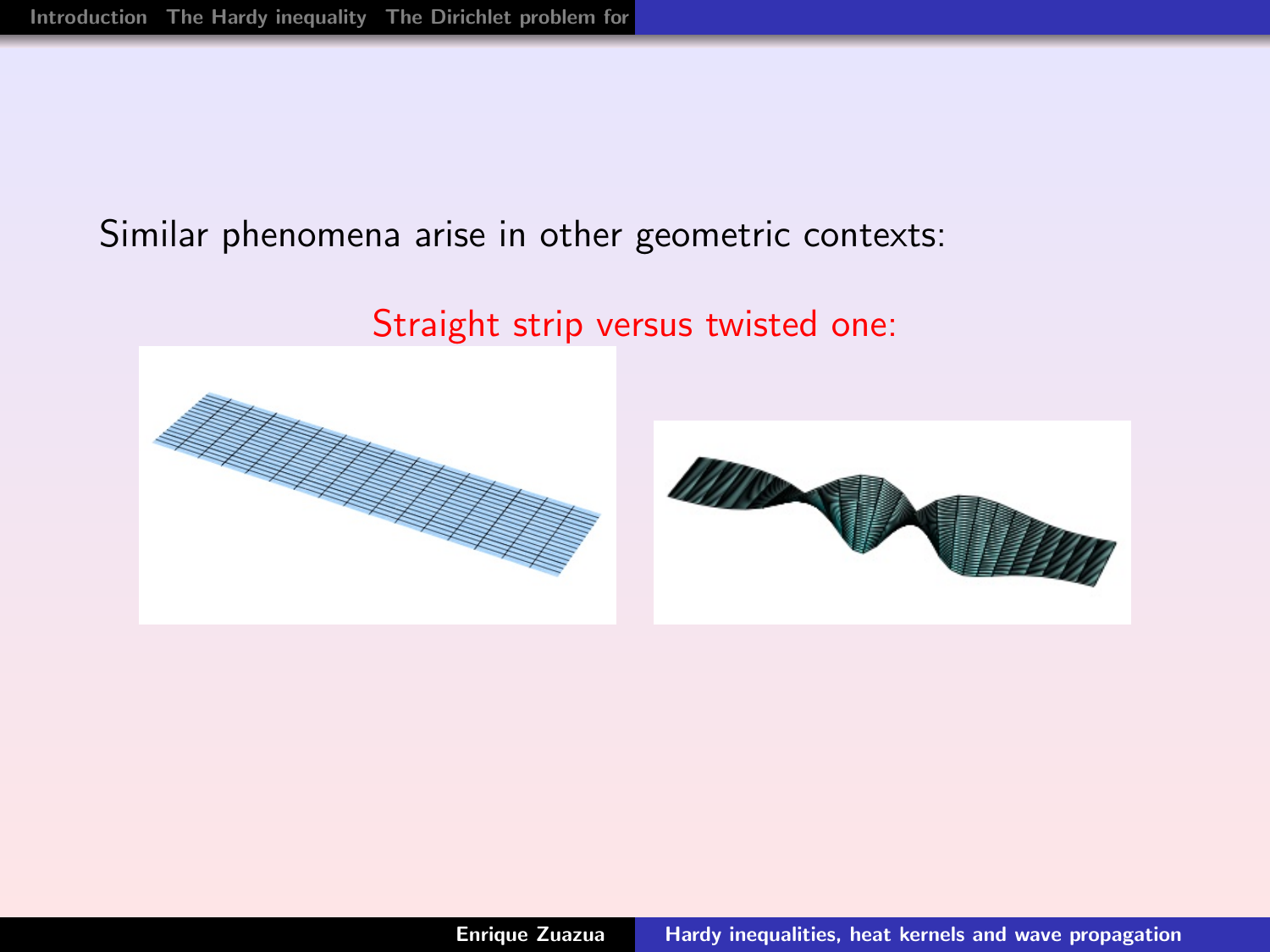# Open problems:

- Analyze in detail the linearization process. Back to nonlinear....
- Elliptic operators involving singular first order terms.
- Stabilization for waves and Schrödinger equations?
- Multipolar singularities (both interior and boundary ones).
- Wave equation: Better explain the propagation phenomena using bicharacteristic rays (semi-classical, Wigner, H-measures,...) and more geometrical tools.
- <span id="page-35-0"></span>Further analyze the effect of twisting and other geometric deformations such as bending. Links with the theory of rods, shells,...?